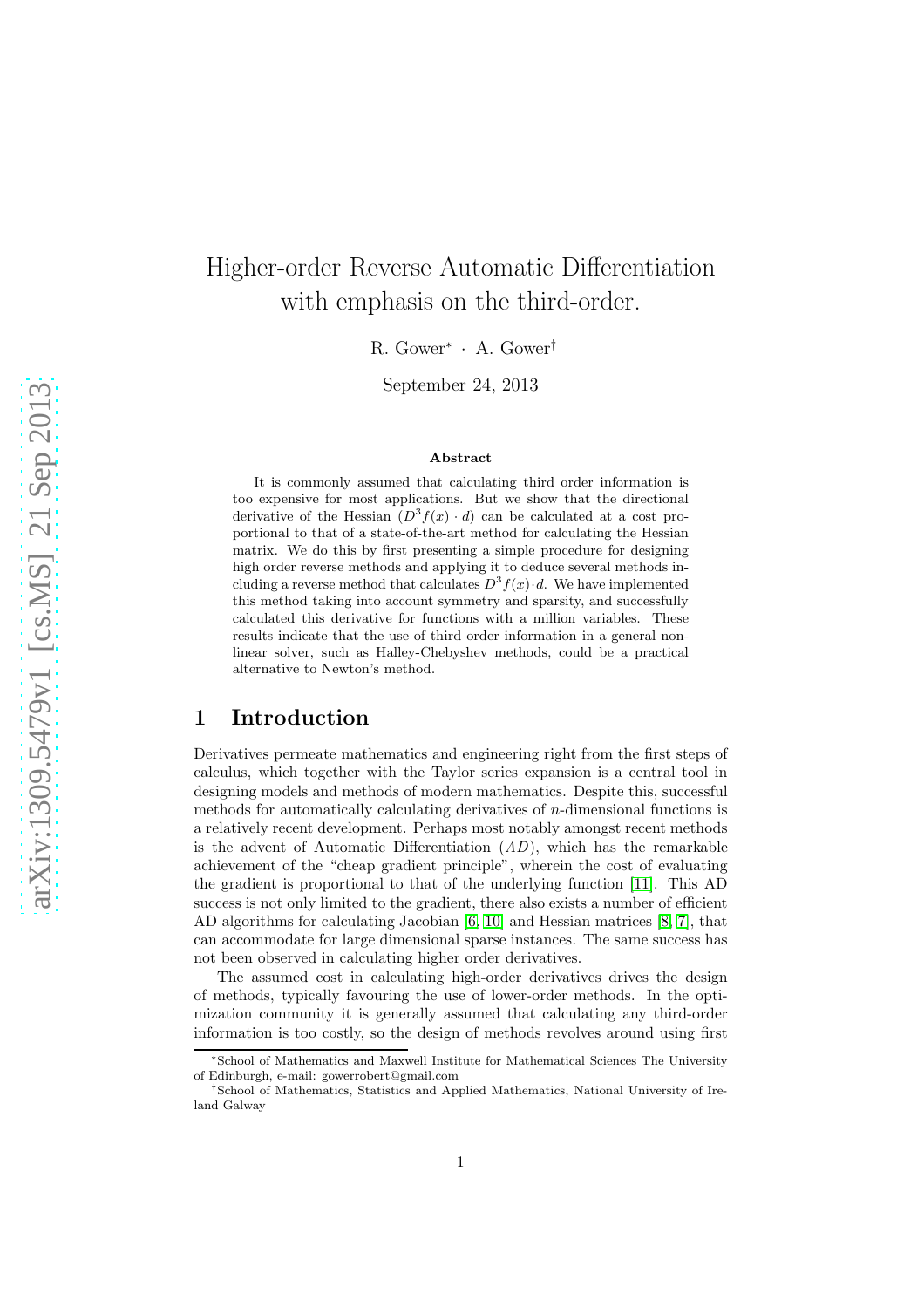and second order information. We will show that third-order information can be used at a cost proportional to the cost of calculating the Hessian. This has an immediate application in third-order nonlinear optimization methods such as the Chebyshev-Halley Family [\[14\]](#page-20-4). Furthermore, the need for higher order differentiation finds applications in calculating quadratures [\[16,](#page-20-5) [4\]](#page-19-1), bifurcations and periodic orbits [\[13\]](#page-20-6). In the fields of numerical integration and solution of PDE's, a lot of attention has been given to refining and adapting meshes to then use first and second-order approximations over these meshes. An alternative paradigm would be to use fixed coarse meshes and higher approximations. With the capacity to efficiently calculate high-order derivatives, this approach could become competitive and lift the fundamental deterrent in higher-order methods.

Current methods for calculating derivatives of order three or higher in the AD community typically propagate univariate Taylor series [\[12\]](#page-20-7) or repeatedly apply the tangent and adjoint operations [\[18\]](#page-20-8). In these methods, each element of the desired derivative is calculated separately. If AD has taught us anything it is that we should not treat elements of derivatives separately, for their computation can be highly interlaced. The cheap gradient principle illustrates this well, for calculating the elements of the gradient separately yields a time complexity of  $n$ times that of simultaneously calculating all entries. This same principle should be carried over to higher order methods, that is, be wary of overlapping calculations in individual elements. Another alternative for calculating high order derivatives is the use of forward differentiation [\[19\]](#page-20-9). The drawback of forward propagation is that it calculates the derivatives of all intermediate functions, in relation to the independent variables, even when these do not contribute to the desired end result. For these reasons, we look at calculating high-order derivatives as a whole and focus on reverse AD methods.

An efficient alternative to AD is that the end users hand code their derivatives. Though with the advent of evermore complicated models, this task is becoming increasingly error prone, difficult to write efficient code, and, let's face it, boring. This approach also rules out methods that use high order derivatives, for no one can expect the end user to code the total and directional derivatives of high order tensors.

The article flows as follows, first we develop algorithms that calculate derivatives in a more general setting, wherein our function is described as a sequence of compositions of maps, Section [2.](#page-1-0) We then use Griewank and Walther's [\[11\]](#page-20-0) state-transformations in Section [3,](#page-8-0) to translate a composition of maps into an AD setting and an efficient implementation. Numerical tests are presented in Section [4,](#page-17-0) followed by our conclusions in Section [5.](#page-18-0)

### <span id="page-1-0"></span>2 Derivatives of Sequences of Maps

In preparation for the AD setting, we first develop algorithms for calculating derivatives of functions that can be broken into a composition of operators

<span id="page-1-1"></span>
$$
F(x) = \Psi^{\ell} \circ \Psi^{\ell-1} \circ \cdots \circ \Psi^1(x). \tag{1}
$$

for  $\Psi^i$ 's of varying dimension:  $\Psi^1(x) \in C^2(\mathbb{R}^n, \mathbb{R}^{m_1})$  and  $\Psi^i(x) \in C^2(\mathbb{R}^{m_{i-1}}, \mathbb{R}^{m_i})$ , each  $m_i \in \mathbb{N}$  and for  $i = 2, \ldots, \ell$ , so that  $F : \mathbb{R}^n \to \mathbb{R}^{m_{\ell}}$ . From this we define a functional  $f(x) = y^T F(x)$ , where  $y \in \mathbb{R}^{m_{\ell}}$ , and develop methods for calculating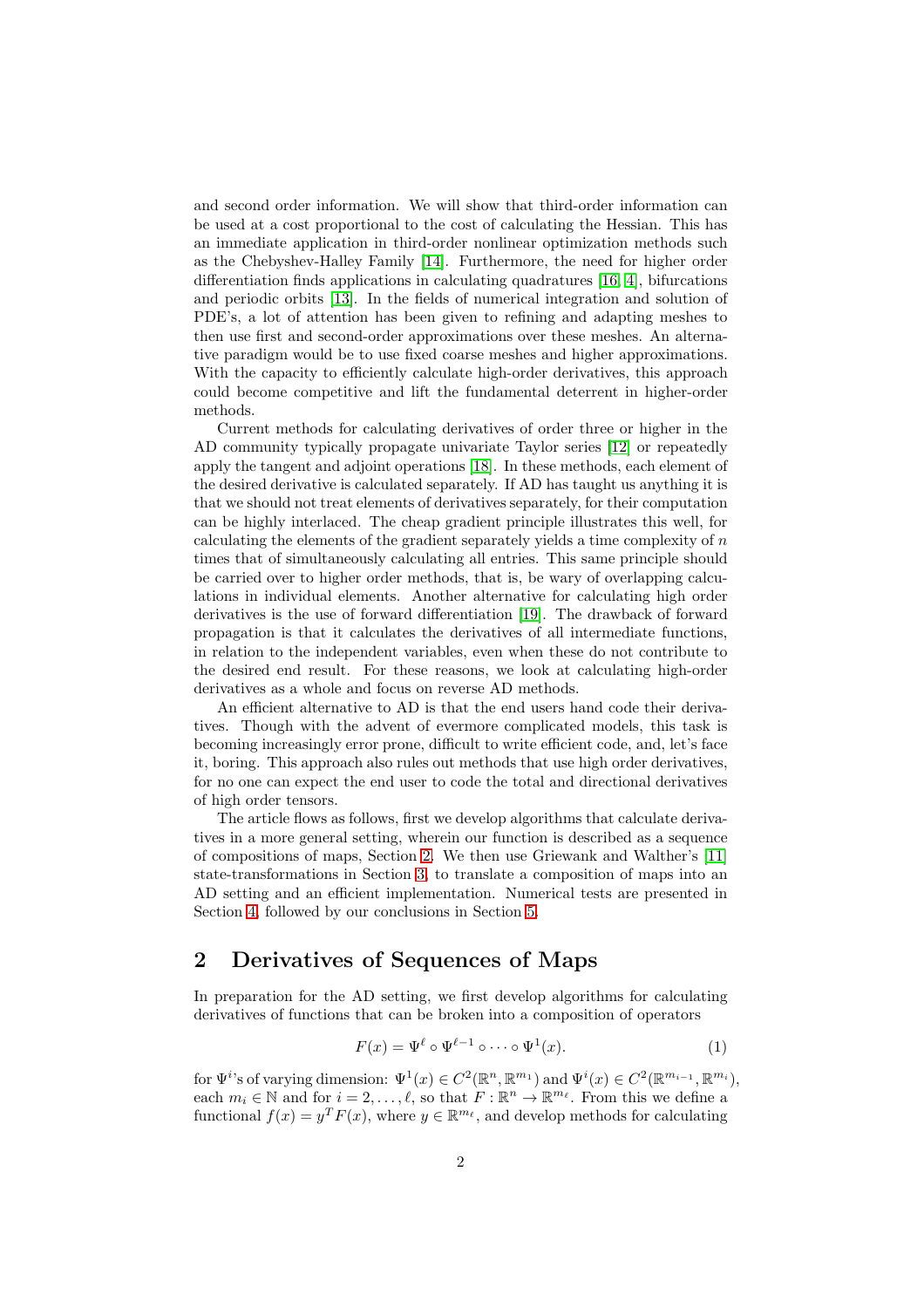the gradient  $\nabla f(x) = y^T D F(x)$ , the Hessian  $D^2 f(x) = y^T D^2 F(x)$  and the Tensor  $D^3 f(x) = y^T D^3 F(x)$ .

For a given  $d \in \mathbb{R}^n$ , we also develop methods for the directional derivative  $DF(x) \cdot d$ ,  $D^2F(x) \cdot d$ , the Hessian-vector product  $D^2f(x) \cdot d = y^T D^2F(x) \cdot d$ and the Tensor-vector product  $D^3 f(x) \cdot d = y^T D^3 F(x) \cdot d$ . Notation will be gradually introduced and clarified as is required, including the definition of the preceding directional derivatives.

#### 2.1 First-Order Derivatives

Taking the derivative of  $F$ , equation [\(1\)](#page-1-1), and recursively applying the chain rule, we get

<span id="page-2-0"></span>
$$
y^T DF = y^T D \Psi^{\ell} D \Psi^{\ell-1} \cdots D \Psi^1.
$$
 (2)

Note that  $y^TDF$  is the transpose of the gradient  $\nabla(y^T F)$ . For simplicity's sake, the argument of each function is omitted in [\(2\)](#page-2-0), but it should be noted that  $D\Psi^i$  is evaluated at the argument  $(\Psi^{i-1} \circ \cdots \circ \Psi^1)(x)$ , for each i from 1 to  $\ell$ . If each of these arguments has been recorded, the gradient of  $y^T F(x)$  can be calculated with what's called a reverse sweep in Algorithm [\(1\)](#page-2-1). Reverse, for it transverses the maps from the last  $\Psi^{\ell}$  to the first  $\Psi^{1}$ , the opposite direction in which [\(1\)](#page-1-1) is evaluated. The intermediate stages of the gradient calculation are accumulated in the vector  $\bar{v}$ , its dimension changing from one iteration to the next. This will be a recurring fact in the matrices and vectors used to store the intermediate phases of the archetype algorithms presented in this article.

<span id="page-2-1"></span>

| <b>Algorithm 1:</b> Archetype Reverse Gradient.                       |
|-----------------------------------------------------------------------|
| initialization: $\overline{v} = y$                                    |
| for $i = \ell, \ldots, 1$ do                                          |
| $\overline{\mathbf{v}}^T \leftarrow \overline{\mathbf{v}}^T D \Psi^i$ |
| end                                                                   |
| <b>Output:</b> $y^T DF(x) = \overline{v}^T$                           |
|                                                                       |

For a given direction  $d \in \mathbb{R}^n$ , we define the directional derivative of  $F(x)$  as

$$
\frac{d}{dt}F(x+td) = D_iF(x+td)d_i := DF(x+td) \cdot d,\tag{3}
$$

where we have omitted the summation symbol for  $i$ , and instead, use Einstein notation where a repeated indexes implies summation over that index. We use this notation throughout the article unless otherwise stated. Again using the chain-rule and [\(1\)](#page-1-1), we find

$$
DF(x) \cdot d = D\Psi^{\ell} D\Psi^{\ell-1} \cdots D\Psi^1 \cdot d.
$$

This can be efficiently calculated using a forward sweep of the computational graph, detailed below.

#### 2.2 Second-Order Derivatives

Here we develop a reverse algorithm for calculating the Hessian  $D^2(y^T F(x))$ . First we determine the Hessian for  $F$  as a composition of two maps, then we use induction to design a method for when F is a composition of  $\ell$  maps.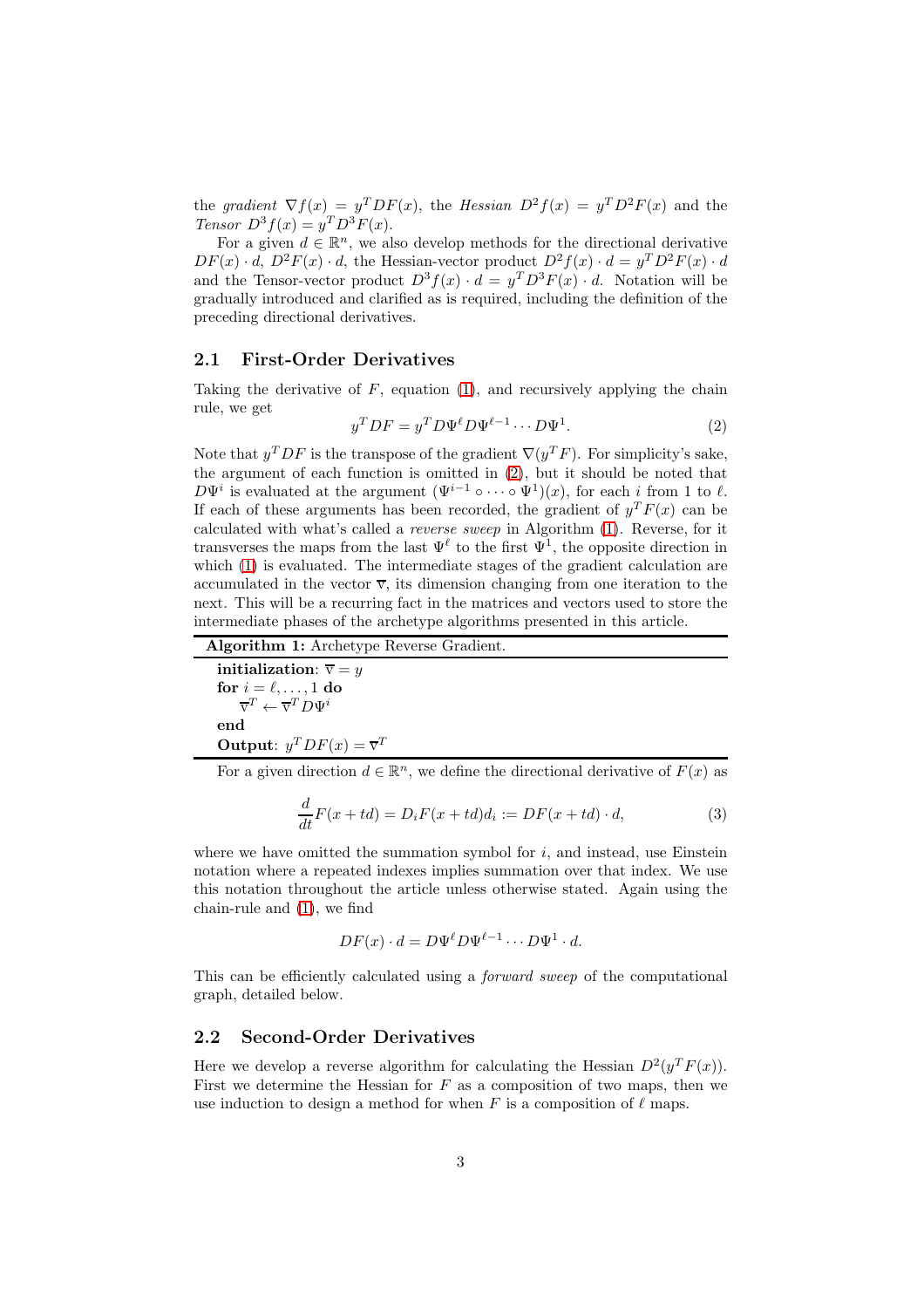Algorithm 2: Archetype 1st Order Directional Derivative.

```
initialization: \dot{v}^0 = dfor i = 1, \ldots, \ell do
      \dot{\mathrm{v}} \leftarrow D\Psi^i \dot{\mathrm{v}}end
Output: DF(x) \cdot d = \dot{v}^{\ell}
```
For  $F(X) = \Psi^2 \circ \Psi^1(x)$  and  $\ell = 2$ , we find the Hessian by differentiating in the  $i$ -th and  $k$ -th coordinate,

<span id="page-3-0"></span>
$$
D_{jk}(y_i F_i) = (y_i D_{rs} \Psi_i^2) D_j \Psi_r^1 D_k \Psi_s^1 + (y_i D_r \Psi_i^2) D_{jk} \Psi_r^1, \tag{4}
$$

where the arguments have been omitted. So the  $(j, k)$  component of the Hessian  $[D^2(y^T F)]_{jk} = D_{jk}(y^T F)$ . The higher the order of the derivative, the more messy and unclear component notation becomes. A way around this issue is to use a tensor notation

$$
y^T D^2 F \cdot (v, w) := y_i D_{jk} F_i v_j w_k,
$$

and

$$
(y^T D^2 F \cdot w) \cdot v := y^T D^2 F \cdot (v, w), \tag{5}
$$

for any vectors  $v, w \in \mathbb{R}^n$ , and in general,

$$
[y^T D^2 F \cdot (\triangle, \square)]_{t_2 \cdots t_q s_2 \cdots s_p} := y_i D_{t_1 s_1} F_i \triangle_{t_1 t_2 \cdots t_q} \square_{s_1 s_2 \cdots s_p},
$$
(6)

and

$$
(y^T D^2 F \cdot \Box) \cdot \Delta := y^T D^2 F \cdot (\Delta, \Box) \tag{7}
$$

for any compatible  $\Delta$  and  $\square$ . To use a matrix notation for a composition of maps can be aesthetically unpleasant. Using this tensor notation the Hessian of  $y^T F$ , see equation [\(4\)](#page-3-0), becomes

<span id="page-3-1"></span>
$$
y^T D^2 F = y^T D^2 \Psi^2 \cdot (D \Psi^1, D \Psi^1) + y^T D \Psi^2 \cdot D^2 \Psi^1.
$$
 (8)

We recursively use the identity [\(8\)](#page-3-1) to design an algorithm that calculates the Hessian of a function  $y^T F(x)$  composed of  $\ell$  maps, as defined in equation [\(1\)](#page-1-1).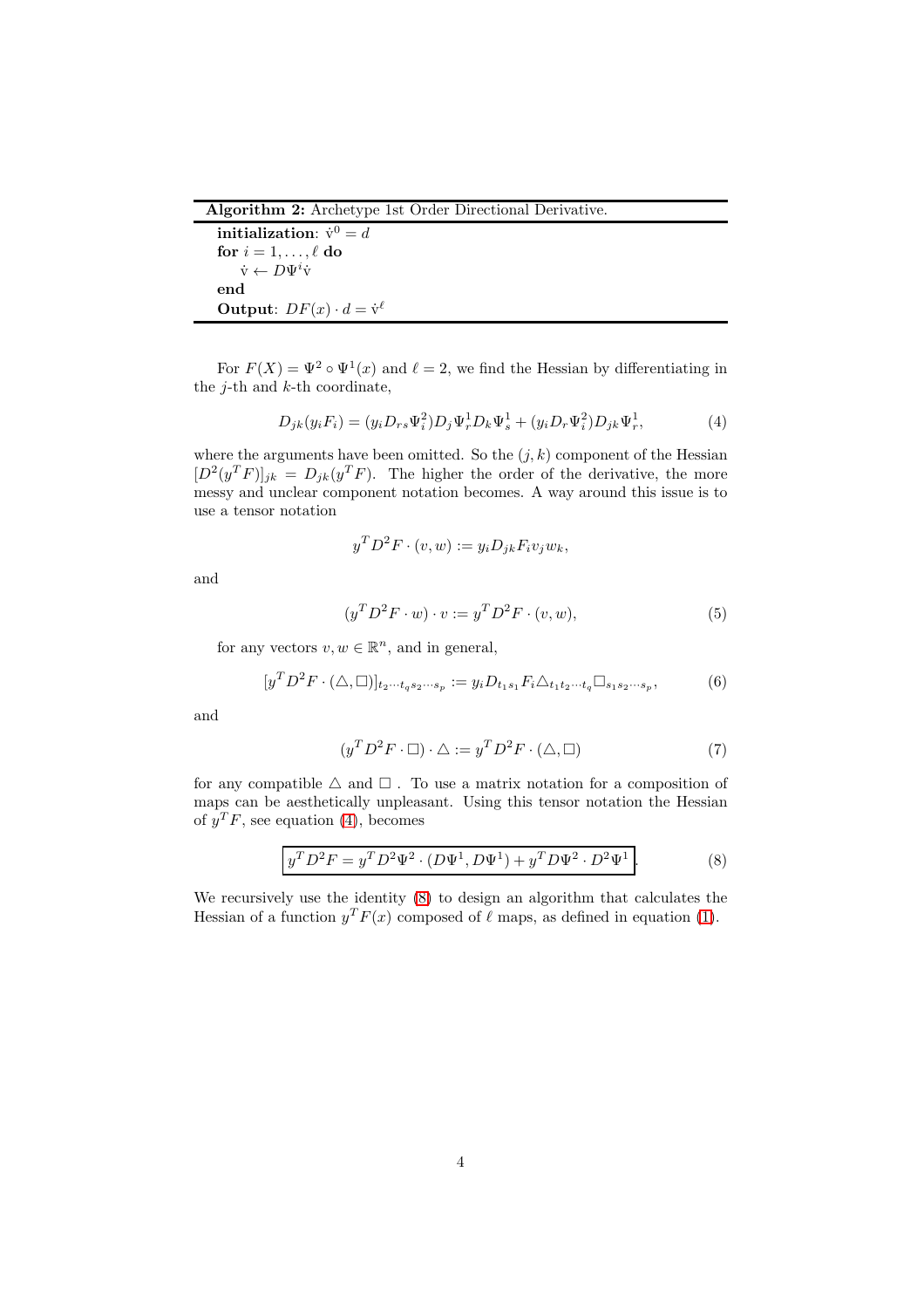Algorithm 3: Archetype Reverse Hessian.

```
initialization: \overline{v} = y, W = 0for i = \ell, \ldots, 1 do
       W \leftarrow W \cdot (D \Psi^i, D \Psi^i)W \leftarrow W + \overline{\mathbf{v}}^T D^2 \Psi^i\overline{\mathbf{v}}^T \leftarrow \overline{\mathbf{v}}^T D \Psi^iend
Output: y^T D^2 F \leftarrow W, y^T DF \leftarrow \overline{v}^T
```
Proof of Algorithm: We will use induction on the number of compositions l. For  $\ell = 1$  the output is  $W = y^T D^2 \Psi^1$ . Now we suppose the Algorithm is correct for  $m-1$  map compositions, and use this assumption to show that for  $\ell = m$  the output is  $W = y^T D^2 F$ . Let

$$
y^T X = y^T \Psi^m \circ \cdots \circ \Psi^2,
$$

so that  $y^T F = y^T X \circ \Psi^1$ . Then at the end of the iteration  $i = 2$ , by the chain rule,  $\overline{v}^T = y^TDX$  and, by induction,  $W = y^T D^2X$ . This way, at termination, or after the iteration  $i = 1$ , we get

$$
W = y^T D^2 X \cdot (D\Psi^1, D\Psi^1) + y^T D X \cdot D^2 \Psi^1
$$
  
=  $y^T D^2 (X \circ \Psi^1)$  [Equation (8)]  
=  $y^T D^2 F$ .

Now we take a small detour to show how to calculate Hessian-vector products in a similar manner. We do this because it is an important component of graphcoloring based algorithms for calculating the Hessian [\[7\]](#page-20-3) and its complexity is surprisingly the same as evaluating  $y^T F$ , the underlying functional [\[3\]](#page-19-2). Thus, analogously, we calculate the directional derivative of the gradient  $y^TDF(x)$ , for  $\ell = 2$ ,

$$
y^T D_{jk} F d_k = y^T D_{rs} \Psi^2 D_j \Psi_r^1 D_k \Psi_s^1 d_k + y^T D_r \Psi^2 D_{jk} \Psi_r^1 d_k,
$$
\n
$$
(9)
$$

or simply,

$$
y^T D^2 F \cdot d = y^T D^2 \Psi^2 \cdot (D \Psi^1, D \Psi^1 \cdot d) + y^T D \Psi^2 \cdot D^2 \Psi^1 \cdot d,
$$
 (10)

and use this recursively to calculate the directional derivative of  $y^TDF(x)$  in Algorithm [4.](#page-5-0) This algorithm was first described in [\[3\]](#page-19-2).

**Proof of Algorithm:** Let  $y^T F$  be a composition of  $\ell$  maps as in [\(1\)](#page-1-1) and

<span id="page-4-0"></span>
$$
X^m = y^T \Psi^\ell \circ \cdots \circ \Psi^m,
$$

so that  $X^{m-1} = X^m \circ \Psi^{m-1}$ . The first for loop simply accumulates the directional derivative  $DF \cdot d$ . For the second for loop, we use an induction hypothesis that at the end of the  $i = m$  iteration  $w = D^2 X^m \cdot \dot{v}^{m-1}$ . The first iteration,  $i = \ell$ , the output is  $w = y^T D^2 \Psi^{\ell} \cdot d = D^2 X^{\ell} \cdot \dot{v}^{\ell-1}$ . Now suppose our hypothesis is true for  $i = m + 1$ , so that at the end of the  $i = m + 1$  iteration, by the induction hypothesis,

$$
w = D^2 X^{m+1} \cdot \dot{\mathbf{v}}^m = D^2 X^{m+1} \cdot D \Psi^m \cdot \dot{\mathbf{v}}^{m-1},
$$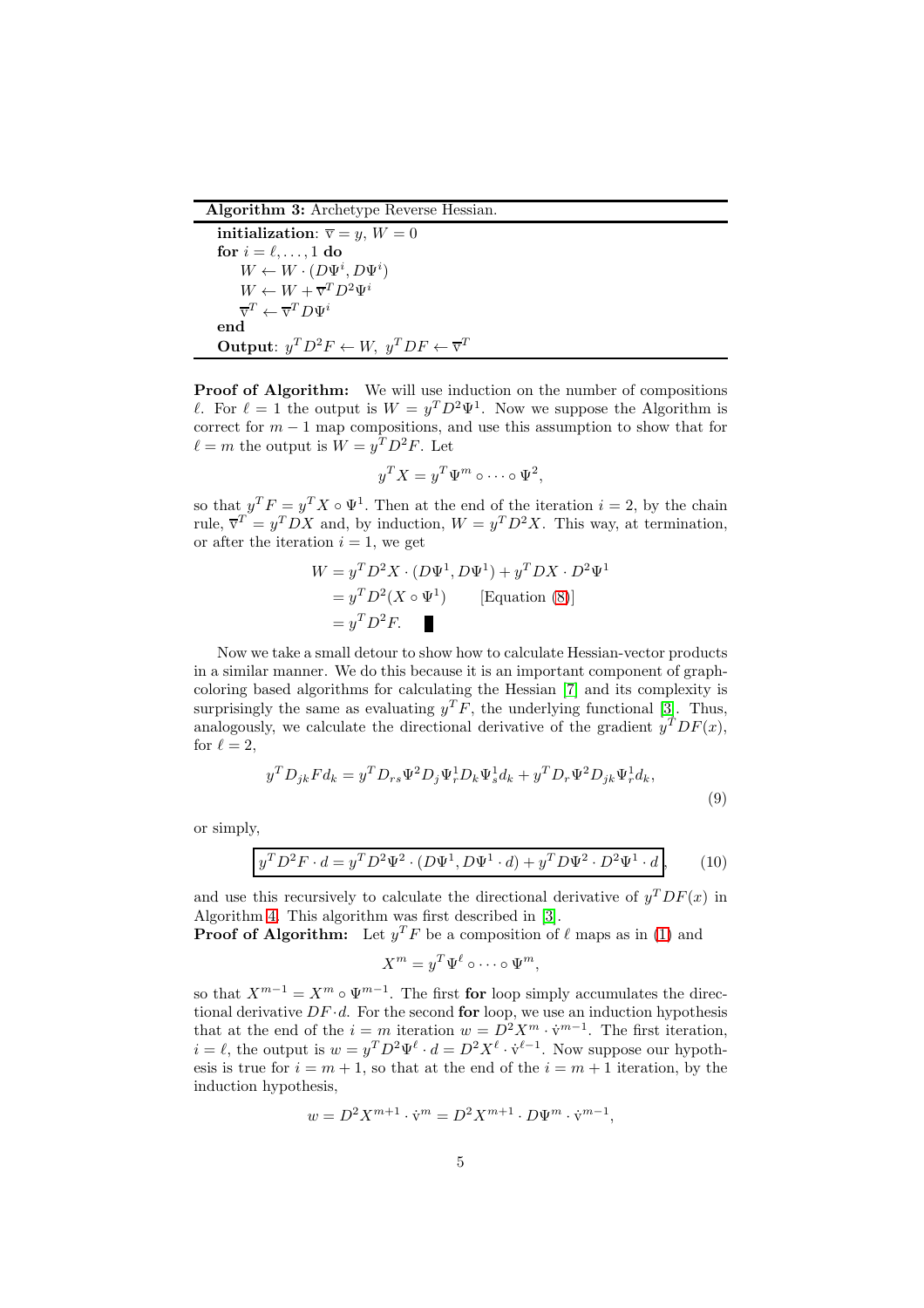### <span id="page-5-0"></span>Algorithm 4: Archetype Gradient Directional Derivative

```
{\bf initialization:}\,\,\dot{\rm v}^0=d,\overline{\rm v}=y\in\mathbb{R}^{m_\ell}, w=0\in\mathbb{R}^{m_\ell}for i=1,\ldots,\ell do
        \dot{\mathrm{v}}^i \leftarrow D \Psi^i \cdot \dot{\mathrm{v}}^{i-1}end
for i = \ell, \ldots, 1 do
       w \leftarrow w \cdot D\Psi^iw \leftarrow w + \overline{v}^T D^2 \Psi^i \cdot \dot{v}^{i-1}\overline{\mathrm{v}}^T\leftarrow\overline{\mathrm{v}}^T D \Psi^iend
Output: y^T D^2 F(x) \cdot d \leftarrow w, y^T DF \leftarrow \overline{v}^T
```
and, by calculus,

$$
\overline{\mathbf{v}}^T = y^T D \Psi^{\ell} \cdots D \Psi^{m+1} = DX^{m+1}.
$$

Then for the next step, the  $i = m$  iteration,

$$
w \leftarrow w \cdot D\Psi^m + \overline{v}^T D^2 \Psi^m \cdot \dot{v}^{m-1}
$$
  
=  $(D^2 X^{m+1} \cdot D\Psi^m \cdot \dot{v}^{m-1}) \cdot D\Psi^m + DX^{m+1} \cdot D^2 \Psi^m \cdot \dot{v}^{m-1}$   
=  $D^2 X^{m+1} \cdot (D\Psi^m, D\Psi^m \cdot \dot{v}^{m-1}) + DX^{m+1} \cdot D^2 \Psi^m \cdot \dot{v}^{m-1}$   
=  $D^2 (X^{m+1} \circ \Psi^m) \cdot \dot{v}^{i-1}$  [Equation (10)]  
=  $D^2 X^m \cdot \dot{v}^{m-1}$ .

Thus by induction we have proved that at the end of the  $i = 1$  iteration,

$$
w = D^2 X^1 \cdot \dot{v}^0 = D^2 X^1 \cdot d = y^T D^2 F(x) \cdot d.
$$

#### 2.3 Third-Order Methods

Now we move on to the directional derivative of  $y^T D^2 F(x)$ , that is, the derivative of  $y^T D^2 F(x + td)$  in t, where  $d \in \mathbb{R}^n$ , to get

$$
\frac{d}{dt}y^T D^2 F(x+td) = y_i \frac{d}{dt} D_{jk} F_i(x+td)
$$

$$
= y_i D_{jkm} F_i(x+td) d_m
$$

$$
:= y^T D^3 F(x+td) \cdot d.
$$
 (11)

Here our tensor notation really facilitates working with third-order derivatives. Using matrix notation would lead to confusing equations and possibly detter intuition. The notation conventions from before carry over naturally to thirdorder derivatives, with

$$
(y^T D^3 F \cdot (\triangle, \square, \lozenge))_{t_2...t_q s_2...s_p l_2...l_r} := y_i D^3 F_{t_1 s_1 l_1} \triangle_{t_1...t_q} \square_{s_1...s_p} \lozenge_{l_1...l_r}, \quad (12)
$$

and

<span id="page-5-1"></span>
$$
y^T D^3 F \cdot (\triangle, \square, \Diamond) = (y^T D^3 F \cdot \Diamond) \cdot (\triangle, \square) = ((y^T D^3 F \cdot \Diamond) \cdot \square) \cdot \triangle, \quad (13)
$$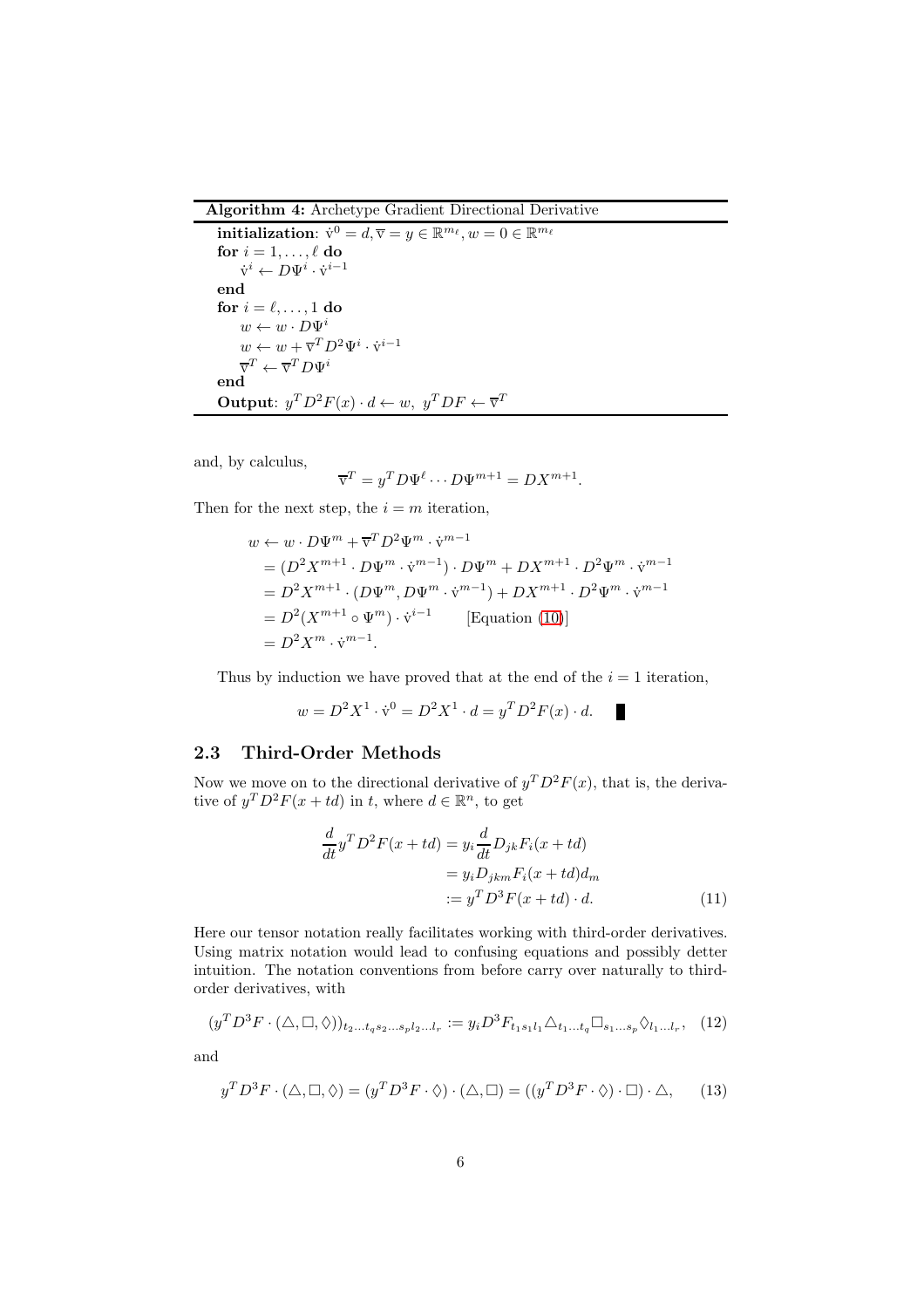for any compatible  $\triangle$ ,  $\square$  and  $\lozenge$ . We begin by calculating the directional derivative of a composition of two maps  $F = \Psi^2 \circ \Psi^1$ ,

$$
\frac{d}{dt} (y^T D^2 F(x + dt))
$$
\n= D (y<sup>T</sup> D<sup>2</sup> \Psi<sup>2</sup> \cdot (D\Psi<sup>1</sup>, D\Psi<sup>1</sup>)) \cdot d + D ((y<sup>T</sup> D\Psi<sup>2</sup>) \cdot D<sup>2</sup>\Psi<sup>1</sup>) \cdot d  
\n= (y<sup>T</sup> D<sup>3</sup>\Psi<sup>2</sup> \cdot D\Psi<sup>1</sup> \cdot d) \cdot (D\Psi<sup>1</sup>, D\Psi<sup>1</sup>) + (y<sup>T</sup> D<sup>2</sup>\Psi<sup>2</sup>) \cdot (D\Psi<sup>1</sup>, D<sup>2</sup>\Psi<sup>1</sup> \cdot d)  
\n+ (y<sup>T</sup> D<sup>2</sup>\Psi<sup>2</sup>) \cdot (D<sup>2</sup>\Psi<sup>1</sup> \cdot d, D\Psi<sup>1</sup>) + (y<sup>T</sup> D\Psi<sup>2</sup>) \cdot D<sup>3</sup>\Psi<sup>1</sup> \cdot d  
\n+ (y<sup>T</sup> D<sup>2</sup>\Psi<sup>2</sup> \cdot D\Psi<sup>1</sup> \cdot d) \cdot D<sup>2</sup>\Psi<sup>1</sup>,

in conclusion, after some rearrangement,

<span id="page-6-2"></span>
$$
y^{T} \frac{d}{dt} D^{2} F(x+dt) = y^{T} D^{3} \Psi^{2} \cdot (D \Psi^{1}, D \Psi^{1}, D \Psi^{1} \cdot d) + y^{T} D \Psi^{2} \cdot D^{3} \Psi^{1} \cdot d + y^{T} D^{2} \Psi^{2} \cdot ((D \Psi^{1}, D^{2} \Psi^{1} \cdot d) + (D^{2} \Psi^{1} \cdot d, D \Psi^{1}) + (D^{2} \Psi^{1}, D \Psi^{1} \cdot d))
$$
(14)

As usual, we have omitted all arguments to the maps. The above applied recursively gives us the Reverse Hessian Directional Derivative Algorithm [5,](#page-6-0) or RevHedir for short. To prove the correctness of RevHedir, we use induction based on  $X^m = y^T \Psi^\ell \circ \cdots \circ \Psi^m$ , working from  $m = \ell$  backwards towards  $m = 1$ to calculate  $y^T D^3 F(x) \cdot d$ .

Algorithm 5: Archetype Reverse Hessian Directional Derivative (RevHedir )

<span id="page-6-0"></span>initialization:  $\dot{v}^1 = d$ ,  $\overline{v} = y$ ,  $W = Td = 0 \in \mathbb{R}^{m_\ell \times m_\ell}$ for  $i = 1, \ldots, \ell$  do  $\dot{\mathrm{v}}^i \leftarrow D \Psi^i \cdot \dot{\mathrm{v}}^{i-1}$ end for  $i = \ell, \ldots, 1$  do  $Td \leftarrow Td \cdot (D\Psi^i, D\Psi^i)$  $Td \leftarrow Td + W \cdot ((D\Psi^i, D^2\Psi^i \cdot \dot{\mathbf{v}}^{i-1}) + (D^2\Psi^i \cdot \dot{\mathbf{v}}^{i-1}, D\Psi^i))$  $Td \leftarrow Td + W \cdot (D^2 \Psi^i, D \Psi^i \cdot \dot{\mathbf{v}}^{i-1})$  $Td \leftarrow Td + \overline{\mathbf{v}}^T D^3 \Psi^i \cdot \dot{\mathbf{v}}^{i-1}$  $W \leftarrow W \cdot (D\Psi^i, D\Psi^i) + \overline{\mathbf{v}}^T D^2 \Psi^i$  $\overline{\mathbf{v}}^T \leftarrow \overline{\mathbf{v}}^T D \Psi^i$ end **Output:**  $y^T D^3 F(x) \cdot d \leftarrow T d$ ,  $y^T D^2 F \leftarrow W$ ,  $y^T DF \leftarrow \overline{v}^T$ 

**Proof of Algorithm:** Our induction hypothesis is that at the end of the  $i = m$ iteration  $Td = y^T D^3 X^m \cdot \dot{v}^{i-1}$ . After the first iteration  $i = \ell$ , paying attention to the initialization of the variables, we have that  $Td = \overline{v}^T D^3 \Psi^{\ell} \cdot \dot{v}^{\ell-1} =$  $y^T D^3 X^{\ell} \cdot \dot{v}^{\ell-1}$ . Now suppose the hypothesis is true for iterations up to  $m+1$ , so that at the beginning of the  $i = m$  iteration  $Td = y^T D^3 X^{m+1} \cdot \dot{v}^m$ . To prove the hypothesis we need the following results: at the end of the  $i = m$  iteration

<span id="page-6-1"></span>
$$
\overline{\mathbf{v}}^T = y^T D X^m \quad \text{and} \quad W = y^T D^2 X^m,\tag{15}
$$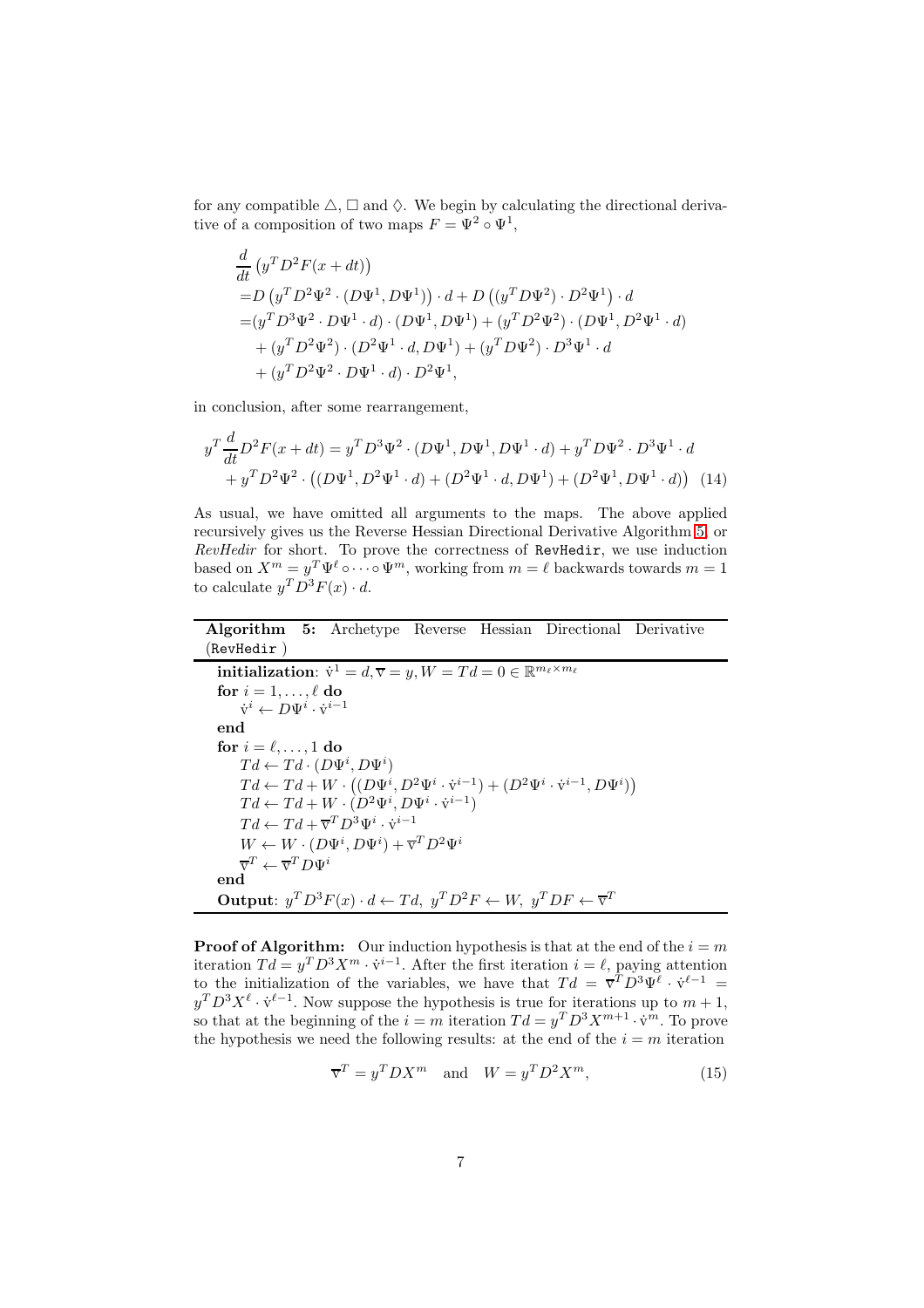both are demonstrated in the proof of Algorithm [10.](#page-4-0) Now we are equipt to examine  $Td$  at the end of the  $i = m$  iteration,

$$
Td \leftarrow Td \cdot (D\Psi^m, D\Psi^m) + W \cdot ((D\Psi^m, D^2\Psi^m \cdot \dot{\mathbf{v}}^{m-1}) + (D^2\Psi^m \cdot \dot{\mathbf{v}}^{m-1}, D\Psi^m)) + W \cdot (D^2\Psi^m, D\Psi^m \cdot \dot{\mathbf{v}}^{m-1}) + \overline{\mathbf{v}}^T D^3\Psi^m \cdot \dot{\mathbf{v}}^{m-1},
$$

using the induction hypothesis followed by property [\(13\)](#page-5-1) we get  $Td \cdot (D\Psi^m, D\Psi^m)$  =  $y^T D^3 X^{m+1} \cdot \dot{v}^m \cdot (D \Psi^m, D \Psi^m) = y^T D^3 X^{m+1} \cdot (D \Psi^m, D \Psi^m, \dot{v}^m)$ , and from the algorithm  $\dot{v}^m = D\Psi^m \cdot \dot{v}^{m-1}$ . Then using equations [\(15\)](#page-6-1) to substitute W and  $\overline{\mathbf{v}}^T$  we arrive at

$$
Td = y^T D^3 X^{m+1} \cdot (D\Psi^m, D\Psi^m, D\Psi^m \cdot \dot{v}^{m-1})
$$
  
+  $y^T D^2 X^m \cdot ((D\Psi^m, D^2 \Psi^m \cdot \dot{v}^{m-1}) + (D^2 \Psi^m \cdot \dot{v}^{m-1}, D\Psi^m))$   
+  $y^T D^2 X^m \cdot (D^2 \Psi^m, D\Psi^m \cdot \dot{v}^{m-1}) + (y^T D X^m) D^3 \Psi^m \cdot \dot{v}^{m-1}$   
=  $y^T D^3 X^m \cdot \dot{v}^{m-1}$  [Using equation 14].

Finally, after iteration  $i = 1$ , we have

$$
Td = y^T D^3 X^1 \cdot \dot{\mathbf{v}}^0 = y^T D^3 F \cdot d. \quad \blacksquare
$$

As is to be expected, in the computation of the Tensor-vector product, only 2-dimensional tensor arithmetic, or matrix arithmetic, is used, and it is not necessary to form a 3-dimensional tensor. On the other hand, calculating the entire  $y^T D^3 F$  Tensor does involve 3-dimensional arithmetic. The final archetype algorithm we present is a reverse method for calculating the entire third-order Tensor  $y^T D^3 F(x)$ . We want an expression for the derivative such that

$$
yT \frac{d}{dt} D2 F(x + td) = yT D3 F(x + td) \cdot d \qquad (16)
$$

for any  $d$ . From equation [\(14\)](#page-6-2), we see that  $d$  is contracted with the last coordinate in every term except one. To account for this term, we need a *switching* tensor S such that

$$
y^T D^2 \Psi^2 \cdot (D^2 \Psi^1 \cdot d, D \Psi^1) = y^T D^2 \Psi^2 \cdot (D^2 \Psi^1, D \Psi^1) \cdot S \cdot d,
$$

in other words we define  $S$  as

$$
S \cdot (v, w, z) = (v, z, w) \quad \text{or} \quad S_{\text{abc}ijk} v_i w_j z_k = v_a z_b w_c \tag{17}
$$

for any vectors v, w and z. This implies that S's components are  $S_{abcijk}$  =  $\delta_{ai}\delta_{cj}\delta_{bk}$ , where  $\delta_{nm} = 1$  if  $n = m$  and 0 otherwise. Then for  $F = \Psi^2 \circ \Psi^1$  we use equation [\(14\)](#page-6-2) to reach

$$
y^T D^3 F \cdot d = (y^T D^3 \Psi^2 \cdot (D \Psi^1, D \Psi^1, D \Psi^1) + y^T D \Psi^2 \cdot D^3 \Psi^1 + y^T D^2 \Psi^2 \cdot ((D \Psi^1, D^2 \Psi^1) + (D^2 \Psi^1, D \Psi^1) \cdot S + (D^2 \Psi^1, D \Psi^1)) ) \cdot d. \tag{18}
$$

The above is true for all vectors  $d$ , thus we can remove  $d$  from both sides to arrive at our desired expression for  $y^T D^3 F$ . With this notation we have, as expected,  $(y^T D^3 F)_{ijk} = y^T D_{ijk} F$ . We can now use this result to build a recurrence for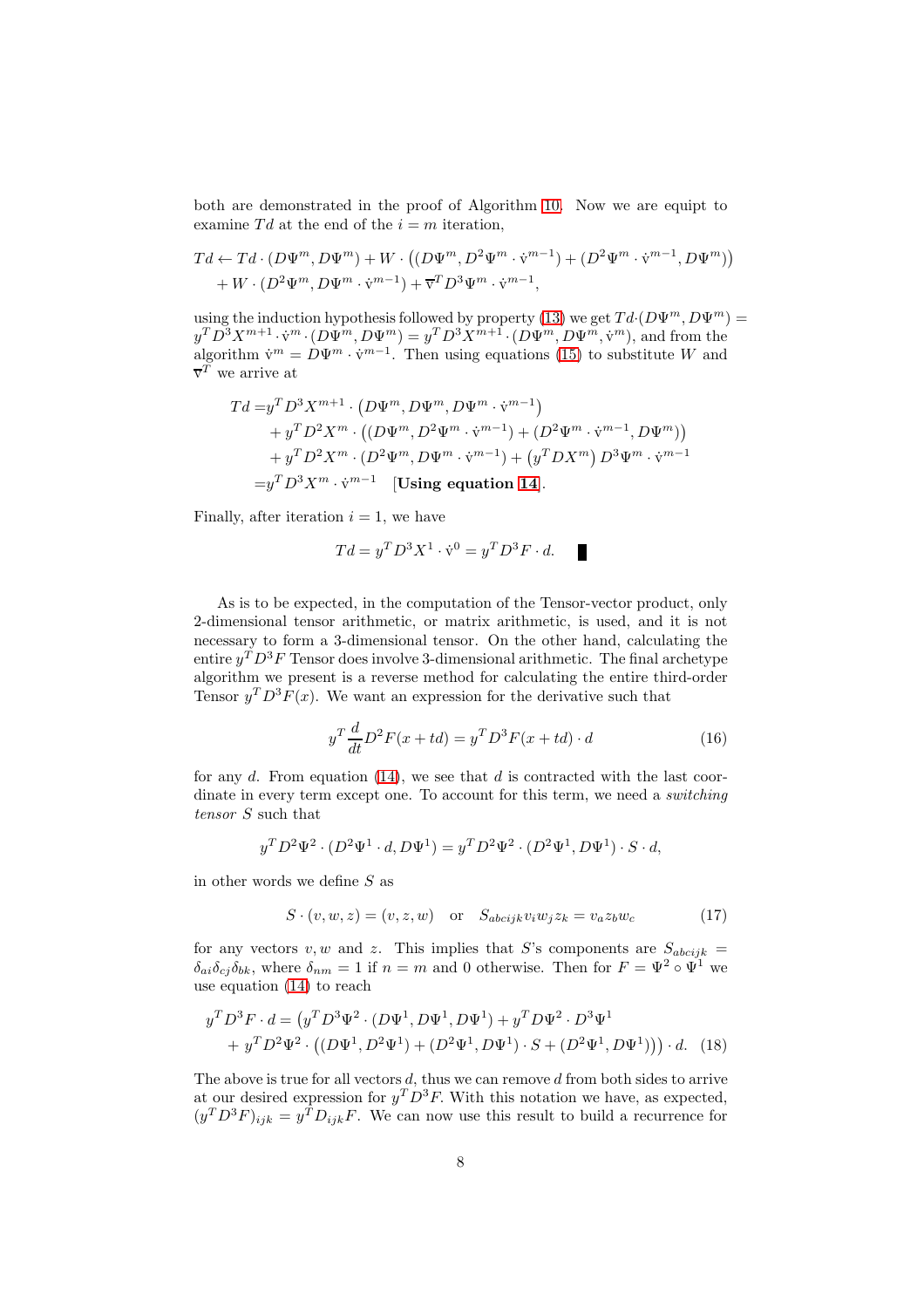<span id="page-8-1"></span>Algorithm 6: Archetype Reverse Third Order Derivative

```
\textbf{initialization: } \overline{\mathbf{v}} = y, W = 0 \in \mathbb{R}^{m_{\ell} \times m_{\ell}}, T \in \mathbb{R}^{m_{\ell} \times m_{\ell} \times m_{\ell}}for i = \ell, \ldots, 1 do
        T \leftarrow T \cdot (D \Psi^i, D \Psi^i, D \Psi^i)T \leftarrow T + W \cdot ((D\Psi^i, D^2\Psi^i) + (D^2\Psi^i, D\Psi^i))T \leftarrow T + W \cdot (D^2 \Psi^i, D \Psi^i) \cdot S + \overline{\mathbf{v}}^T D^3 \Psi^iW \leftarrow W \cdot (D \Psi^i, D \Psi^i) + \overline{\mathbf{v}}^T D^2 \Psi^i\overline{\mathrm{v}}^T\leftarrow\overline{\mathrm{v}}^T D \Psi^iend
Output: y^T D^3 F(x) \cdot d \leftarrow T, y^T D^2 F \leftarrow W, y^T DF \leftarrow \overline{v}^T
```
 $D^3 X^m$ , defined by  $X^m = y^T \Psi^\ell \circ \cdots \circ \Psi^m$ , working from  $m = \ell$  backwards towards  $m = 1$  to calculate  $y^T D^3 F(x) \cdot d$ .

Proof of Algorithm: the demonstration of this algorithm can be carried out in an analogous fashion to the proof of Algorithm [5.](#page-6-0)

This notation, together with a closed expression for high-order derivatives of a composition of two maps, see [\[5\]](#page-19-3), can be used to design algorithms of even higher-orders. Though this would require the presentation of a rather cumbersome notation. What we can extract from this generic formula in [\[5\]](#page-19-3), is that the number of terms that need to be calculated grows combinatorially in the order of the derivative, thus posing a lasting computational challenge.

### <span id="page-8-0"></span>3 Implementing through State Transformations

When coding a function, the user would not commonly write a composition of maps such as the form used in the previous section, see equation [\(1\)](#page-1-1). Instead users implement functions in a number of different ways. Automatic Differentiation (AD) packages standardize these hand written functions, through compiler tools and operator overloading, into an evaluation that fits the format of Al-gorithm [7.](#page-9-0) As an example, consider the function  $f(x, y, z) = xy \sin(z)$ , and its evaluation for a given  $(x, y, z)$  through the following list of commands

$$
v_{-2} = x
$$
  
\n
$$
v_{-1} = y
$$
  
\n
$$
v_0 = z
$$
  
\n
$$
v_1 = v_{-2}v_{-1}
$$
  
\n
$$
v_2 = \sin(v_0)
$$
  
\n
$$
v_3 = v_2v_1.
$$

By naming the functions  $\phi_1(v_{-2}, v_{-1}) := v_{-2}v_{-1}, \phi_2(v_0) := \sin(v_0)$  and  $\phi_3(v_2, v_1) :=$  $v_2v_1$ , this evaluation fits the format in Algorithm [7.](#page-9-0)

In general, each  $\phi_i$  is an *elemental function* such as addition, multiplication,  $\sin(\cdot), \exp(\cdot)$ , etc, which together with their derivatives are already coded in the AD package. In order, the algorithm first copies the *independent* variables  $x_i$ into internal *intermediate* variables  $v_{i-n}$ , for  $i = 1, \ldots, n$ . Following convention, we use negative indexes for elements that relate to independent variables. For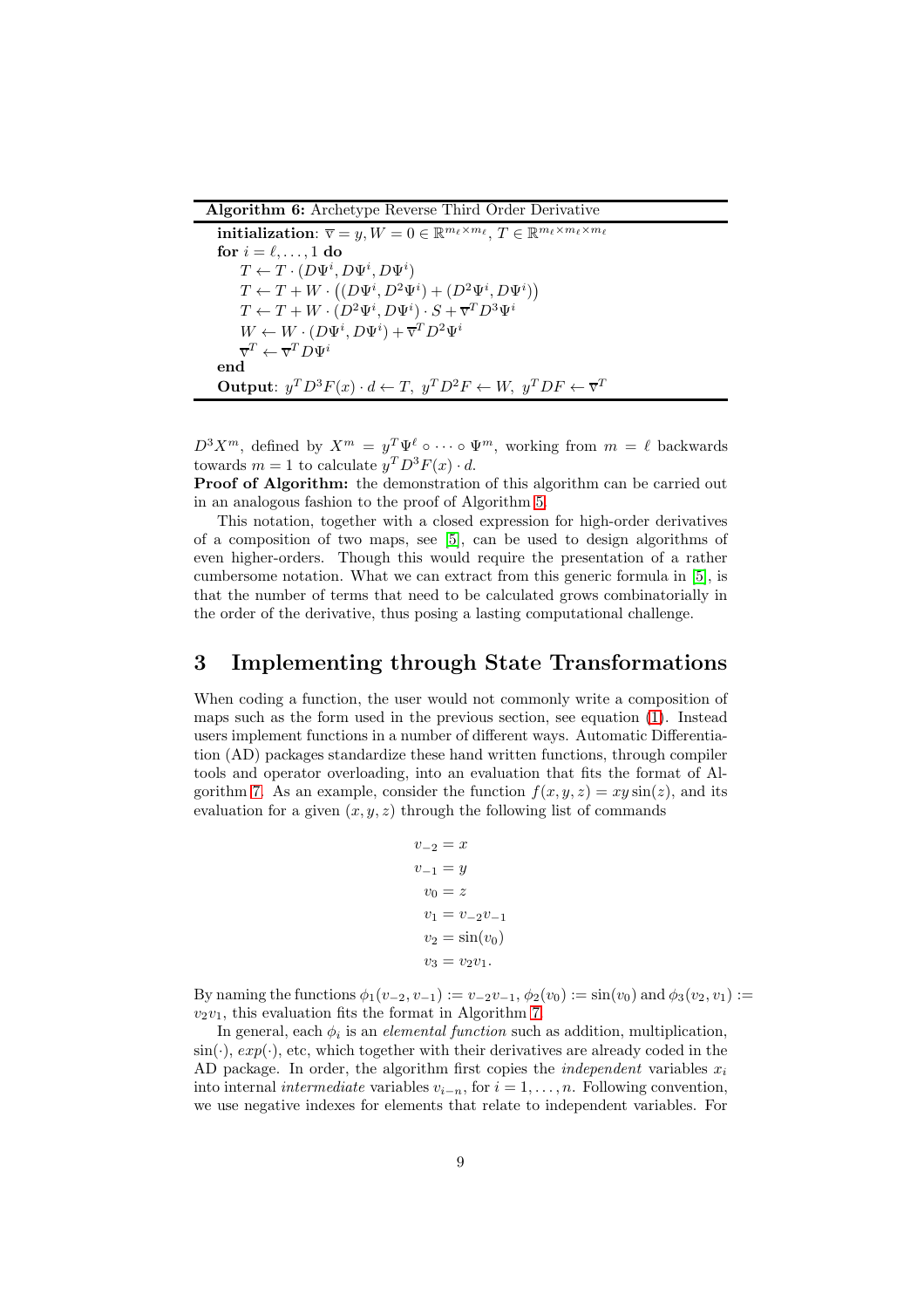consistency, we will shift all indexes of vectors and matrices by  $-n$  from here on, e.g., the components of  $x \in \mathbb{R}^n$  are  $x_{i-n}$  for  $i = 1 \dots n$ .

The next step in Algorithm [7,](#page-9-0) calculates the value  $v_1$  that only depends on the intermediate variables  $v_{i-n}$ , for  $i = 1, \ldots, n$ . In turn, the value  $v_2$  may now depend on  $v_{i-n}$ , for  $i = 1, \ldots, n+1$ , then  $v_3$  may depend on  $v_{i-n}$ , for  $i =$  $1, \ldots, n+2$  and so on for all  $\ell$  intermediate variables. Each  $v_i$  is calculated using only one elemental function  $\phi_i$ . There is a dependency amongst the intermediate variables, for  $\phi_i$  is evaluated at previously calculated intermediate variables. We say that j is a predecessor of i if  $v_j$  is a necessary argument of  $\phi_i$ . Let  $P(i)$  be the set of predecessors of i and  $v_{P(i)}$  the vector of predecessors, thus  $\phi_i(v_{P(i)}) = v_i$ and necessarily  $j < i$  for any  $j \in P(i)$ . Analogously,  $S(i)$  is the set of successors of i.

<span id="page-9-0"></span>

| <b>Algorithm 7:</b> Function evaluation         |  |
|-------------------------------------------------|--|
| <b>Input:</b> $v_{i-n} = x_i$ , for $i = 1,  n$ |  |
| for $i = 1 \dots \ell$ do                       |  |
| $v_i \leftarrow \phi_i(v_{P(i)})$               |  |
| end                                             |  |
| <b>Output:</b> $f(x) \leftarrow v_\ell$         |  |

We can bridge this algorithmic description of a function with that of compositions of maps [\(1\)](#page-1-1) using Griewank and Walther's [\[11\]](#page-20-0) state-transformations

$$
\Phi^i: \mathbb{R}^{n+\ell} \to \mathbb{R}^{n+\ell},
$$
  
\n
$$
v \mapsto (v_{1-n}, \dots, v_{i-1}, \phi_i(v_{P(i)}), v_{i+1}, \dots, v_{\ell})^T,
$$
\n(19)

for  $i = 1, \ldots \ell$ . In components,

$$
\Phi_r^i(v) = v_r(1 - \delta_{ri}) + \delta_{ri}\phi_i(v_{P(i)}),\tag{20}
$$

where here, and in the remainder of this article, we abandon Einstein's notation of repeated indexes, because having the limits of summation is useful for implementing. With this, the function  $f(x)$  defined by Algorithm [7](#page-9-0) can be written as

<span id="page-9-1"></span>
$$
f(x) = e_{\ell+n}^T \Phi^\ell \circ \Phi^{\ell-1} \circ \cdots \circ \Phi^1 \circ (P^T x), \tag{21}
$$

where  $e_{\ell+n}$  is the  $(\ell+n)$ th canonical vector and P is the immersion matrix [I 0] with  $I \in \mathbb{R}^{n \times n}$  and  $0 \in \mathbb{R}^{n \times (\ell - n)}$ . The Jacobian of the *i*th state transformation  $\Phi^i$ , in coordinates, is simply

<span id="page-9-2"></span>
$$
D_j \Phi_r^i(v) = \delta_{rj}(1 - \delta_{ri}) + \delta_{ri} \frac{\partial \phi_i}{\partial v_j}(v_{P(i)}).
$$
\n(22)

With the state-transforms and the structure of their derivatives, we look again at a few of the archetype algorithms in Section [2](#page-1-0) and build a corresponding implementable version. Our final goal is to implement the RevHedir algorithm [5,](#page-6-0) for which we need the implementation of the reverse gradient and Hessian algorithms.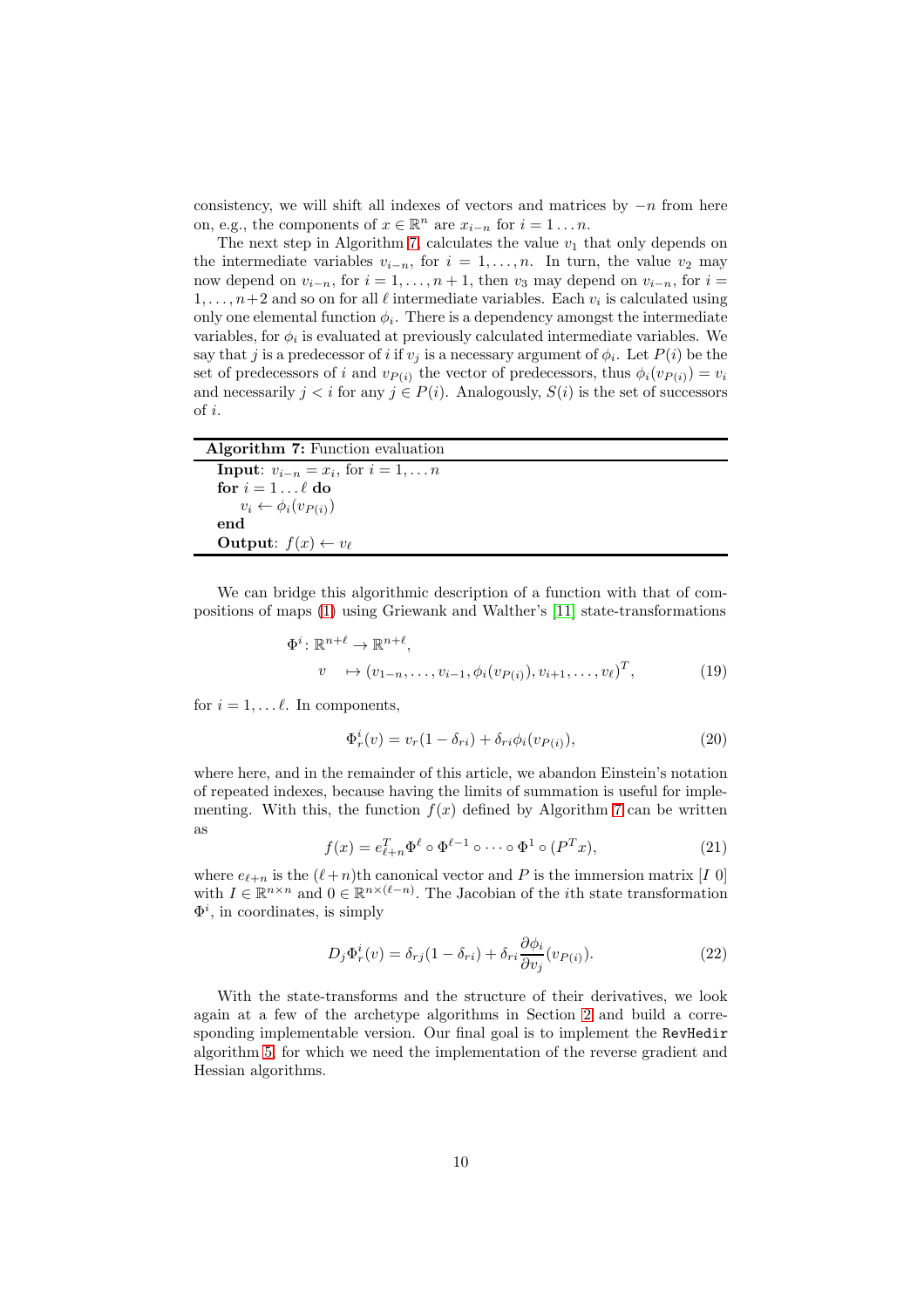#### 3.1 First-Order

To design an algorithm to calculate the gradient of  $f(x)$ , given in equation [\(21\)](#page-9-1), we turn to the Archetype Reverse Gradient Algorithm [1](#page-2-1) and identify<sup>[1](#page-10-0)</sup> the  $\Phi^{i}$ 's in place of the  $\Psi^{i}$ 's. Using [\(22\)](#page-9-2) we find that  $\overline{\mathbf{v}}^{T} \leftarrow \overline{\mathbf{v}}^{T} D \Phi^{i}$  becomes

$$
\bar{v}_j \leftarrow \bar{v}_j (1 - \delta_{ij}) + \bar{v}_i \frac{\partial \phi_i}{\partial v_j} (v_{P(i)}) \quad \forall j \in \{1 - n, \dots, \ell\}
$$
\n(23)

where  $\bar{v}_i$  is the *i*-th component of  $\bar{v}$ , also known as the *i*-th *adjoint* in the AD literature. Note that if  $j \neq i$  in the above, then the above step will only alter  $\bar{v}_i$ if  $j \in P(i)$ . Otherwise if  $j = i$ , then this update is equivalent to setting  $\bar{v}_i = 0$ . We can disregard this update, as  $\bar{v}_i$  will not be used in subsequent iterations. This is because  $i \notin P(m)$ , for  $m \leq i$ . With these considerations, we arrive at the Algorithm [8,](#page-10-1) the component-wise version of Algorithm [1.](#page-2-1) Note how we have used the abbreviated operation  $a+=b$  to mean  $a \leftarrow a+b$ . Furthermore, the last step  $\overline{v}^T \leftarrow \overline{v}^T P^T$  selects the adjoints corresponding to independent variables.

An abuse of notation that we will employ throughout, is that whenever we refer to  $\bar{v}_i$  in the body of the text, we are referring to the value of  $\bar{v}_i$  after iteration i of the Reverse Gradient algorithm has finished.

<span id="page-10-1"></span>

| <b>Algorithm 8:</b> Reverse Gradient.                                                                            |
|------------------------------------------------------------------------------------------------------------------|
| initialization: $\overline{\mathbf{v}} = e_1 \in \mathbb{R}^{\ell+n}$                                            |
| for $i = \ell, \ldots, 1$ do                                                                                     |
| for $j \in P(i)$ do $\bar{v}_j = \bar{v}_i \partial \phi_i(v_{P(i)})/\partial v_j$                               |
| end                                                                                                              |
| <b>Output:</b> $\nabla f \leftarrow \overline{\mathbf{v}}^T P^T = (\overline{v}_{1-n}, \dots, \overline{v}_0)^T$ |

Similarly, by using  $(22)$  again, each iteration i of the Archetype 1st Order Directional Derivative Algorithm [2,](#page-3-2) can be reduced to a coordinate form

$$
\dot{v}_r \leftarrow (1 - \delta_{ri})\dot{v}_r + \delta_{ri} \sum_{j \in P(i)} \dot{v}_j \frac{\partial \phi_i}{\partial v_j}(v_{P(i)}),
$$

where  $\dot{v}_j$  is the j-th component of  $\dot{v}$ . If  $r \neq i$  in the above, then  $\dot{v}_r$  remains unchanged, while if  $r = i$  then we have

<span id="page-10-2"></span>
$$
\dot{v}_i \leftarrow \sum_{j \in P(i)} \dot{v}_j \frac{\partial \phi_i}{\partial v_j} (v_{P(i)}).
$$
\n(24)

We implement this update by sweeping through the successors of each intermediate variable and incrementing a single term to the sum on the right-hand side of [\(24\)](#page-10-2), see Algorithm [9.](#page-11-0) It is crucial to observe that the *i*-th component of  $\dot{v}$ will remain unaltered after the *i*-th iteration.

Again, when we refer to  $\dot{v}_i$  in the body of the text from this point on, we are referring to the value of  $\dot{v}_i$  after iteration i has finished in Algorithm [9.](#page-11-0)

<span id="page-10-0"></span><sup>&</sup>lt;sup>1</sup>Especifically  $P^T$  would be  $\Psi^1$  and  $\Phi^i$  would be  $\Psi^{i+1}$ .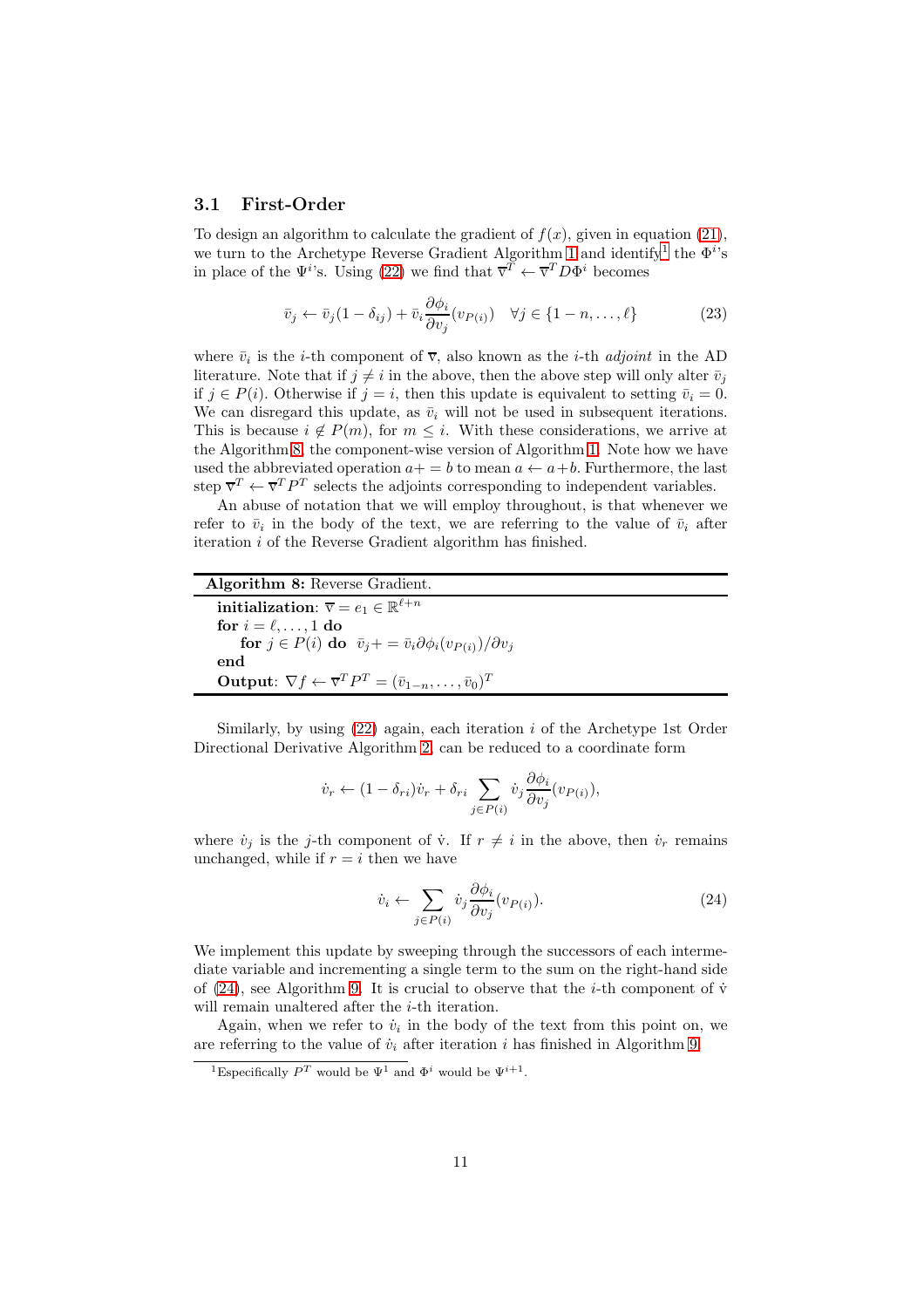<span id="page-11-0"></span>Algorithm 9: 1st Order Directional Derivative.

 $\textbf{initialization:}~~\dot{v}=P^Td\in\mathbb{R}^{\ell+n}$ for  $j = 1, \ldots, \ell$  do for  $i \in S(j)$  do  $\dot{v}_i += \dot{v}_j \partial \phi_i(v_{P(i)})/\partial v_j$ end Output:  $DF \cdot d = (\dot{v}_{1-n}, \dots, \dot{v}_0)^T$ 

### 3.2 Second-Order

Just by substituting  $\Psi^i$ s for  $\Phi^i$ s in the Archetype Reverse Hessian, Algorithm [3,](#page-4-1) we can quickly reach a very efficient component-wise algorithm for calculating the Hessian of  $f(x)$ , given in equation [\(21\)](#page-9-1). This component-wise algorithm is also known as edge pushing, and has already been detailed in Gower and Mello [\[8\]](#page-20-2). Here we use a different notation which leads to a more concise presentation. Furthermore, the results below form part of the calculations needed for third order methods.

There are two steps of Algorithm [3](#page-4-1) we must investigate, for we already know how to update  $\overline{v}$  from the above section. For these two steps, we need to substitute

<span id="page-11-3"></span>
$$
D_{jk}\Phi_r^i(v) = \frac{\partial^2 \Phi_r^i}{\partial v_j \partial v_k}(v) = \delta_{ri} \frac{\partial^2 \phi_i}{\partial v_j \partial v_k}(v_{P(i)}),
$$
\n(25)

and  $D\Phi^i$ , equation [\(22\)](#page-9-2), in  $W \leftarrow W \cdot (D\Phi^i, D\Phi^i) + \overline{v}^T D^2 \Phi^i$ , resulting in

$$
W_{jk} \leftarrow \sum_{s,t=1-n}^{\ell} \frac{\partial \Phi_s^i}{\partial v_j} W_{st} \frac{\partial \Phi_t^i}{\partial v_k} + \sum_{s=1-n}^{\ell} \bar{v}_s \frac{\partial^2 \Phi_s^i}{\partial v_j \partial v_k}
$$
  
=  $(1 - \delta_{ji}) W_{jk} (1 - \delta_{ki}) + \frac{\partial \phi_i}{\partial v_j} W_{ii} \frac{\partial \phi_i}{\partial v_k}$   
+  $\frac{\partial \phi_i}{\partial v_j} W_{ik} (1 - \delta_{ki}) + (1 - \delta_{ji}) W_{ji} \frac{\partial \phi_i}{\partial v_k}$  (26)

<span id="page-11-1"></span>
$$
+\bar{v}_i \frac{\partial^2 \phi_i}{\partial v_j \partial v_k}.\tag{27}
$$

Before translating these updates into an algorithm, we need a crucial result: at the beginning of iteration  $i - 1$ , the element  $W_{jk}$  is zero if  $j \geq i$  for all k. We show this by using induction on the iterations of Algorithm [3.](#page-4-1) Note that  $W$  is initially set to zero, so the first step from [\(26\)](#page-11-1) and [\(27\)](#page-11-2) reduce to

<span id="page-11-2"></span>
$$
W_{jk} \leftarrow \bar{v}_{\ell} \frac{\partial^2 \phi_{\ell}}{\partial v_j \partial v_k},
$$

which is zero for  $j = \ell$  because  $\ell \notin P(\ell)$ . Now we assume the induction hypothesis holds at the beginning of the iteration i, so that  $W_{jk} = 0$  for  $j \geq i + 1$ . So letting  $j \geq i + 1$  and executing the iteration i we get from the updates [\(26\)](#page-11-1) and [\(27\)](#page-11-2)

$$
W_{jk} \leftarrow W_{jk} + W_{ji} \frac{\partial \phi_i}{\partial v_k},
$$

because  $j \notin P(i)$ . Together with our hypothesis  $W_{ik} = 0$  and  $W_{ii} = 0$ , we see that  $W_{jk}$  remains zero. While if  $j = i$ , then [\(26\)](#page-11-1) and [\(27\)](#page-11-2) sets  $W_{jk} \leftarrow 0$  because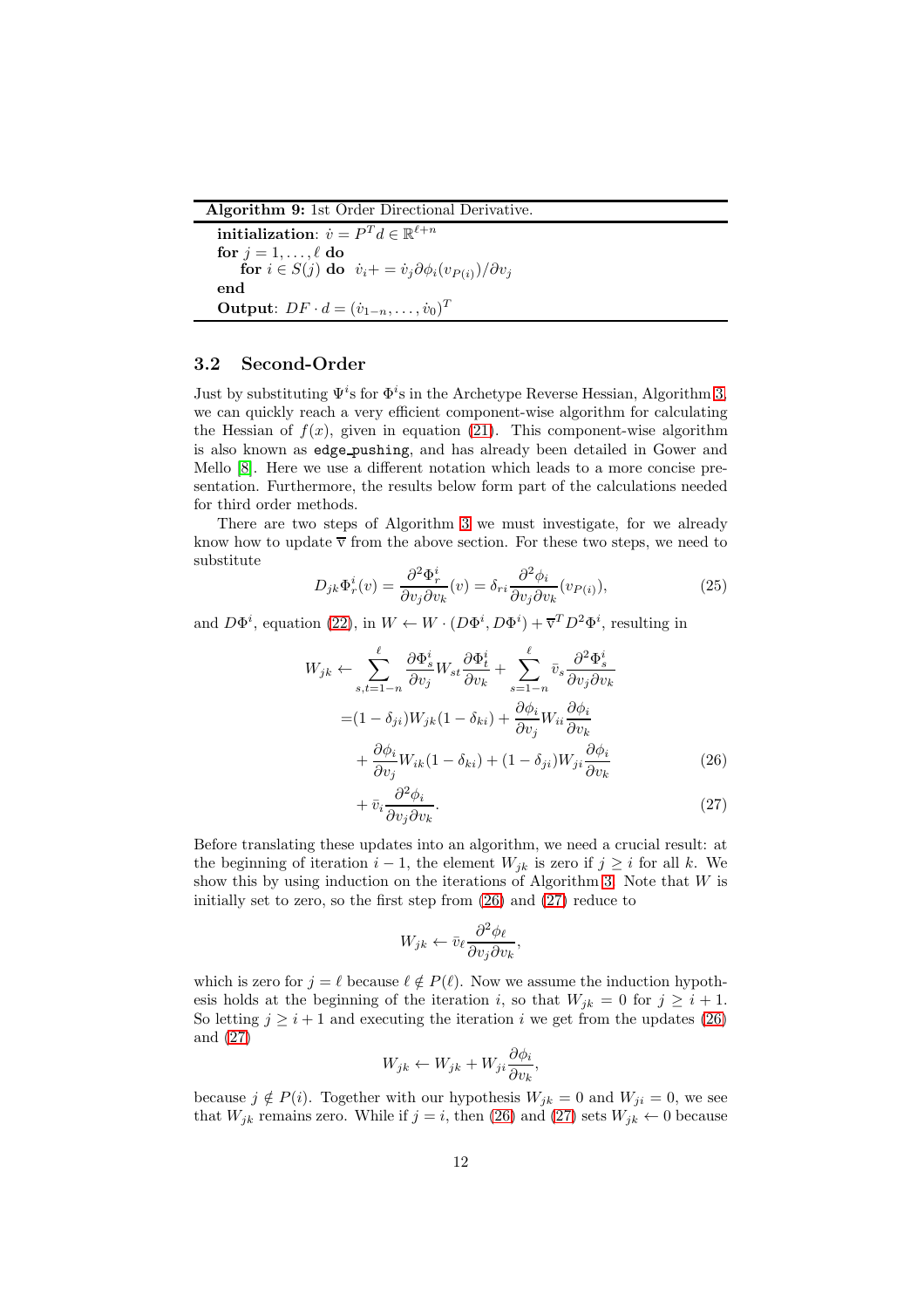$i \notin P(i)$ . Hence at the beginning of iteration  $i-1$  we have that  $W_{jk} = 0$  for  $j \geq i$  and this completes the induction.

Furthermore,  $W$  is symmetric at the beginning of iteration  $i$  because it is initialized to  $W = 0$  and each iteration preserves symmetry. Consequentially, the only nonzero components  $W_{ik}$  appear when both  $j, k \leq i$ . We make use of this symmetry to avoid unnecessary calculations on symmetric counterparts. Let  $W_{\{jk\}}$  denote both  $W_{jk}$  and  $W_{kj}$ . To accommodate for this symmetric representation, we perform  $(27)$  once for each pair  $\{j, k\}$ , as to opposed for every coordinate pair, see the Creating step in Algorithm [10.](#page-13-0)

The calculations in [\(26\)](#page-11-1) are done by sweeping through the nonzero elements of W and then updating their contribution to the overall calculation.

Thus if  $W_{\{ii\}} \neq 0$ , looking to [\(26\)](#page-11-1), this triggers the following increment

$$
W_{\{jk\}} + \frac{\partial \phi_i}{\partial v_j} W_{\{ii\}} \frac{\partial \phi_i}{\partial v_k}.
$$

Similarly to Creating step, the above should only be carried out for every pair  ${j, k}$ . While each nonzero off diagonal term  $W_{ik}$  and  $W_{ki}$ , for  $k < i$ , according to [\(26\)](#page-11-1), has the effect of

<span id="page-12-0"></span>
$$
W_{jk} + \frac{\partial \phi_i}{\partial v_j} W_{ik},\tag{28}
$$

<span id="page-12-1"></span>
$$
W_{kj} + \frac{\partial \phi_i}{\partial v_j} W_{ki}.
$$
\n(29)

It is redundant to update both symmetric elements, so we substitute both for just

$$
W_{\{jk\}} += \frac{\partial \phi_i}{\partial v_j} W_{\{ik\}}.
$$

Though we must take care when  $j = k$ , for according to [\(28\)](#page-12-0) and [\(29\)](#page-12-1), the two symmetric updates "double up" on the diagonal

$$
W_{\{jj\}} + = 2 \frac{\partial \phi_i}{\partial v_j} W_{\{ij\}}.
$$
\n(30)

The operation [\(26\)](#page-11-1) has been implemented with these above considerations in the Pushing step in Algorithm [10.](#page-13-0) The names of the steps Creating and Pushing are elusive to a graph interpretation [\[8\]](#page-20-2).

### 3.3 Third-Order

The final algorithm that we translate to implementation is the Hessian directional derivative, the RevHedir Algorithm [5.](#page-6-0) This implementation has an immediate application in the Halley-Chebyshev class of third-order optimization methods, for at each step of these algorithms, such a directional derivative is required. For this reason we pay special attention to its implementation.

Identifying each  $\Psi^i$  with  $\Phi^i$ , we address each of the five operations on the matrix  $Td$  in Algorithm [5](#page-6-0) separately, pointing out how each one preserves the symmetry of  $Td$  and how to perform the component-wise calculations.

First, given that  $Td$  is symmetric, the 2D pushing update

<span id="page-12-2"></span>
$$
Td \leftarrow Td \cdot \left(D\Phi^i, D\Phi^i\right),\tag{31}
$$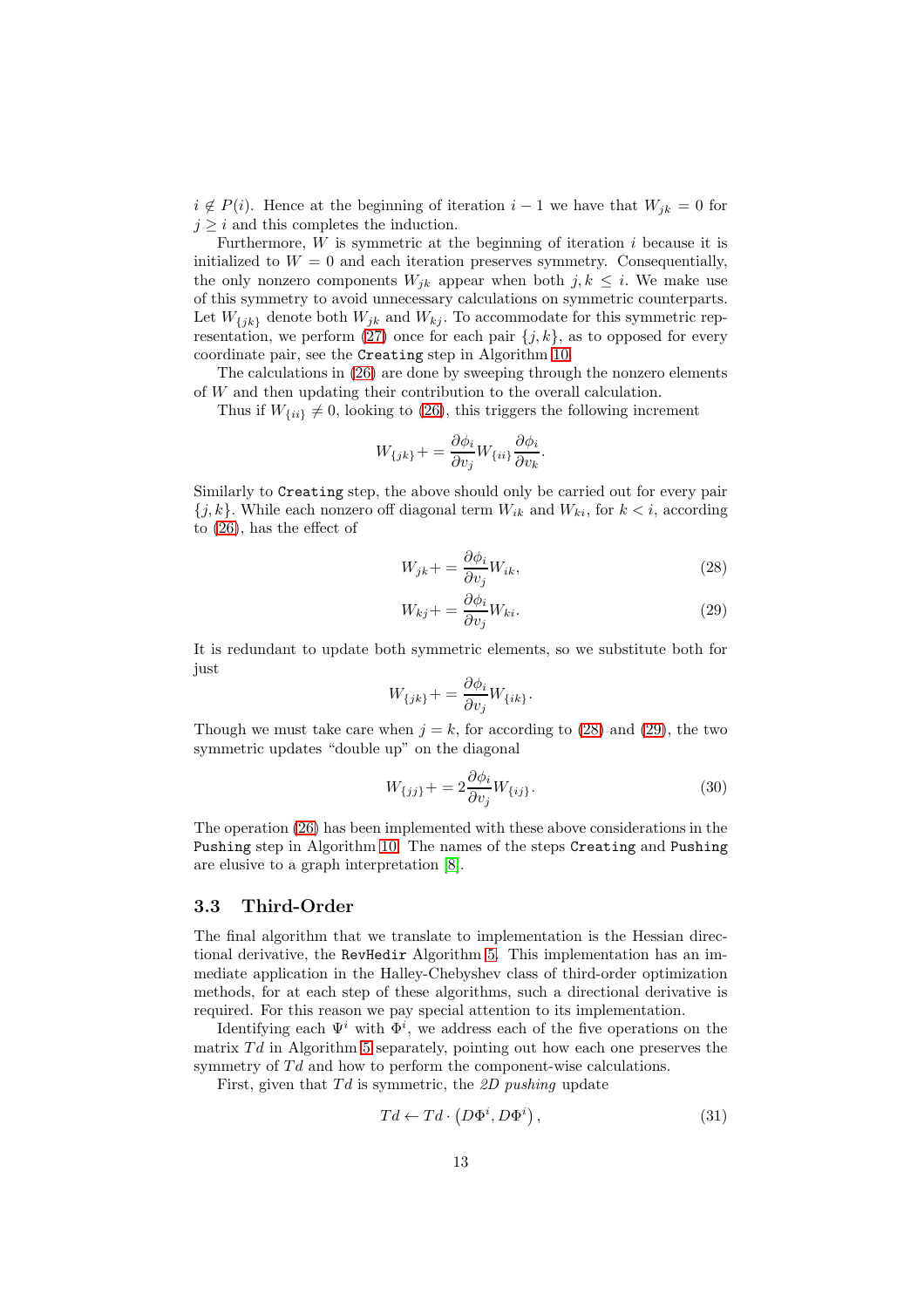<span id="page-13-0"></span>Algorithm 10: component-wise form of edge pushing. **Input:** Function evaluation [7,](#page-9-0)  $x \in \mathbb{R}^n$ . initialization:  $\bar{v} = e_{\ell+n} \in \mathbb{R}^{\ell+n}$ ,  $W = 0 \in \mathbb{R}^{(\ell+n)\times(\ell+n)}$ for  $i = \ell, \ldots, 1$  do Pushing for each  $k \leq i$  such that  $W_{\{ki\}} \neq 0$  do if  $k < i$  then foreach  $j \in P(i)$  do if  $j = k$  then  $W_{\{jj\}} + = 2D_j \phi_i W_{\{ji\}}$ else  $W_{\{jk\}} += D_j \phi_i W_{\{ki\}}$ end end else  $k = i$ foreach unordered pair  $\{j, p\} \subset P(i)$  do  $W_{\{jp\}}+ = D_p \phi_i D_j \phi_i W_{\{ii\}}$ end end end Creating foreach *unordered pair*  $\{j, p\} \subset P(i)$  do  $W_{\{jp\}}+ = \bar{v}_i D_{pj} \phi_i$ end Adjoint foreach  $j \in P(i)$  do  $\bar{v}_j+=\bar{v}_iD_j\phi_i$ end end **Output**:  $D^2 f = (W_{jk})^1_{1-n \leq j,k \leq 0}$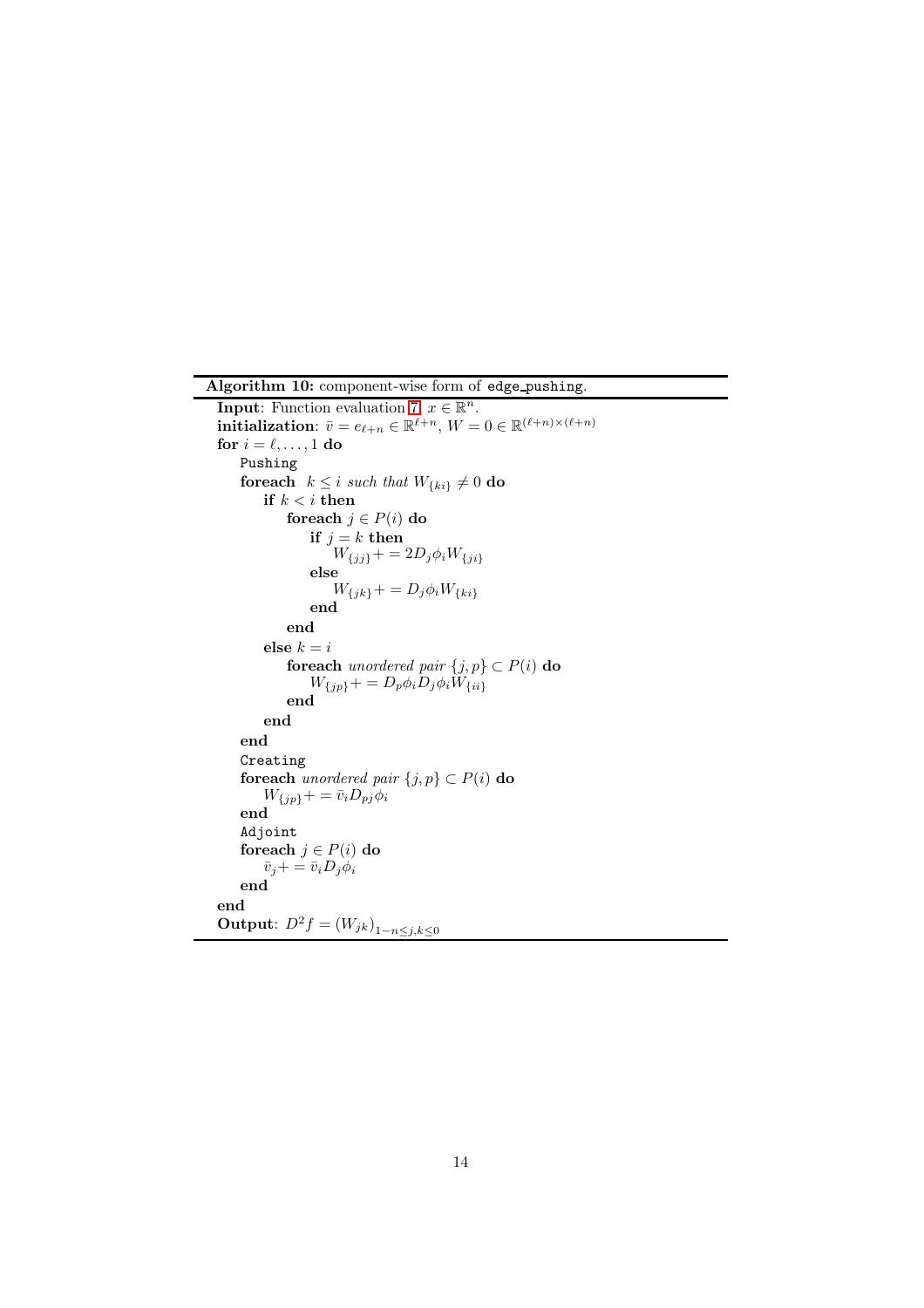is exactly as detailed in [\(26\)](#page-11-1) and the surrounding comments. While 3D creating

<span id="page-14-0"></span>
$$
Td \leftarrow Td + \overline{\mathbf{v}}^T D^3 \Phi^i \cdot \dot{\mathbf{v}}^{i-1},
$$

can be written in coordinate form as

$$
Td_{jk} \leftarrow Td_{jk} + \sum_{r,p=1-n}^{\ell} \overline{v}_r D_{jkp} \Phi_r^i \dot{\mathbf{v}}_p^{i-1}
$$

$$
= Td_{jk} + \sum_{p \in P(i)} \overline{v}_i \frac{\partial^3 \phi_i}{\partial v_j \partial v_k \partial v_p} \dot{v}_p,
$$
(32)

where  $\dot{v}_p$  is the value given to  $\dot{v}_p$  after iteration p in Algorithm [9.](#page-11-0) Note that  $\dot{v}_p^{i-1} = \dot{v}_p$  for  $p \in P(i)$ , because  $p \leq i-1$ , so on the iteration  $i-1$  of Algorithm [9](#page-11-0) the calculation of  $\dot{v}_p$  will already have been finalized. Another trick we employ is that, since the above calculation is performed on iteration i, we know that  $\bar{v}_i$ has already been calculated. These substitutions involving  $\bar{v}_i$ s and  $\dot{v}_i$ s will be carried out in the rest of the text with little or no comment. The update [\(32\)](#page-14-0) also preserves the symmetry of  $Td$ .

To examine the update,

$$
Td \leftarrow Td + W \cdot \left( D\Phi^i, D^2 \Phi^i \cdot \dot{\mathbf{v}}^{i-1} \right),\tag{33}
$$

we use [\(22\)](#page-9-2) and [\(25\)](#page-11-3) to obtain the coordinate form

$$
Td_{jk} \leftarrow Td_{jk} + \sum_{r,s=1-n}^{\ell} W_{rs} \left( \delta_{rj} (1 - \delta_{ri}) + \delta_{ri} \frac{\partial \phi_i}{\partial v_j} \right) \delta_{si} \frac{\partial^2 \phi_i}{\partial v_k \partial v_p} \dot{v}_p
$$
  
=  $Td_{jk} + W_{ji} (1 - \delta_{ji}) \frac{\partial^2 \phi_i}{\partial v_k \partial v_p} \dot{v}_p + W_{ii} \frac{\partial \phi_i}{\partial v_j} \frac{\partial^2 \phi_i}{\partial v_k \partial v_p} \dot{v}_p.$  (34)

Upon inspection, the update

<span id="page-14-2"></span><span id="page-14-1"></span>
$$
Td \leftarrow Td + W \cdot (D^2 \Phi^i \cdot \dot{\mathbf{v}}^{i-1}, D\Phi^i)
$$

is the transpose of  $(34)$  due to the symmetry of W. So it can be written in coordinate form as

$$
Td_{jk} \leftarrow Td_{jk} + W_{ik}(1 - \delta_{ki})\frac{\partial^2 \phi_i}{\partial v_j \partial v_p} \dot{v}_p + W_{ii} \frac{\partial \phi_i}{\partial v_k} \frac{\partial^2 \phi_i}{\partial v_j \partial v_p} \dot{v}_p. \tag{35}
$$

Thus update [\(35\)](#page-14-2) together with [\(34\)](#page-14-1) is equivalent to summing a symmetric matrix to  $Td$ , so the symmetry of  $Td$  is still preserved.

Last we translate

<span id="page-14-3"></span>
$$
Td \leftarrow Td + W \cdot \left( D^2 \Phi^i, D\Phi^i \cdot \dot{\mathbf{v}}^{i-1} \right),\tag{36}
$$

to its coordinate form

$$
Td_{jk} \leftarrow Td_{jk} + \sum_{r,s=1-n}^{\ell} W_{rs} \delta_{ri} D_{jk} \Phi_r^i \left( \delta_{sp} (1 - \delta_{si}) + \delta_{si} \frac{\partial \phi_i}{\partial v_p} \right) \dot{v}_p
$$
  
=  $Td_{jk} + W_{ip} \frac{\partial^2 \phi_i}{\partial v_j \partial v_k} (1 - \delta_{pi}) \dot{v}_p + W_{ii} \frac{\partial^2 \phi_i}{\partial v_j \partial v_k} D_p \phi_i \dot{v}_p.$  (37)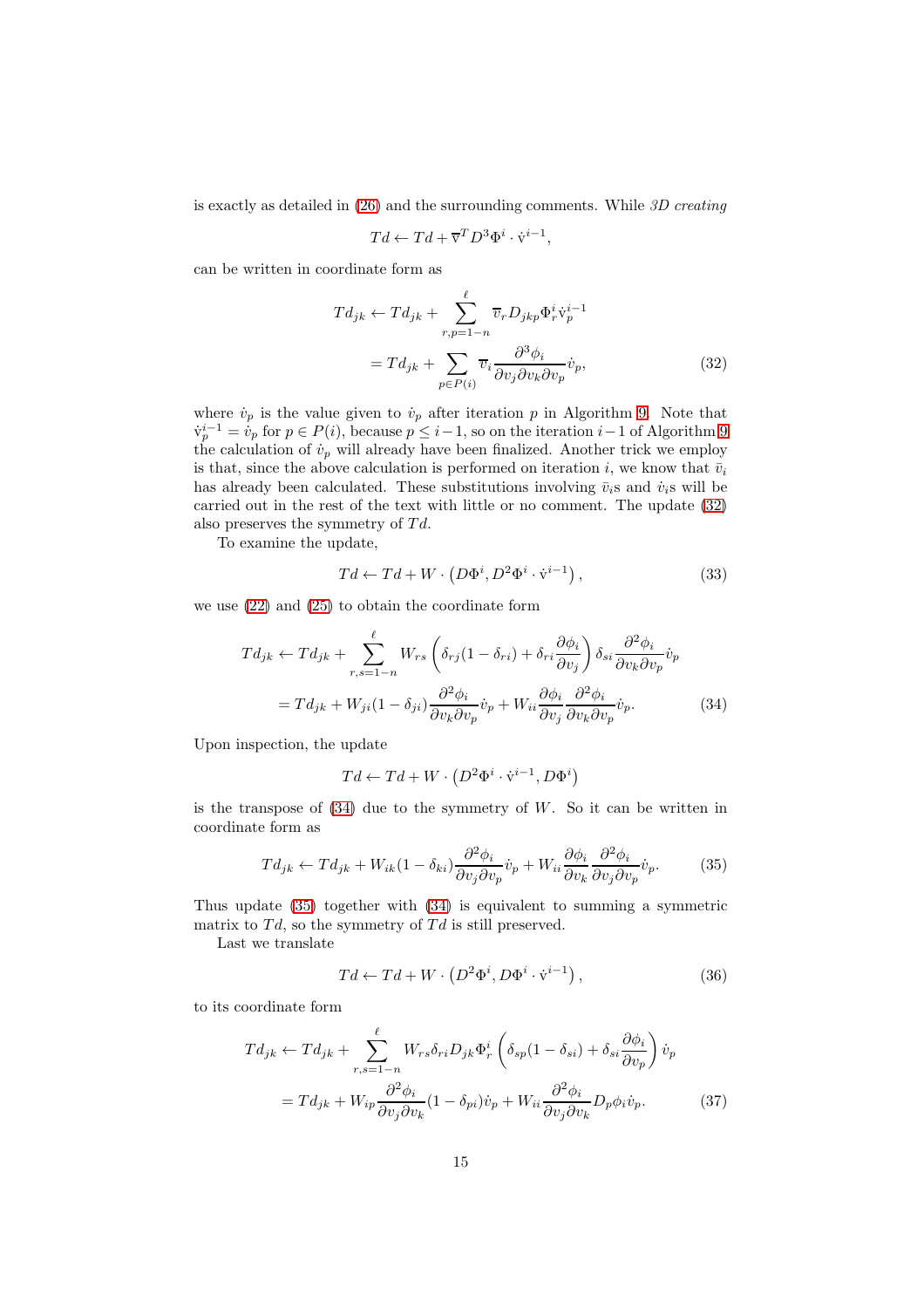No change is affected by interchanging the indices  $j$  and  $k$  on the righthand side of  $(37)$ , so once again Td remains symmetric. For convenience of computing, we group updates [\(34\)](#page-14-1), [\(35\)](#page-14-2) and [\(37\)](#page-14-3) into a set of updates called 2D Connecting. The name indicating that these updates "connect" objects that contain second order derivative information.

More then just symmetric, through closer inspection of these operations, we see that the sparsity structure of  $Td$  is contained in that of W. This remains true even after execution, at which point  $Td = D^{3} f(x) \cdot d$  and  $W = D^{2} f(x)$ where, for each  $j, k, p \in \{1-n, \ldots, 0\}$ , we have

$$
D_{jk}f(x) = 0 \implies D_{jkp}f(x)d_p = 0.
$$

This fact should be explored when implementing the method, in that, the data structure of  $Td$  should imitate that of  $W$ .

#### 3.3.1 Implementing Third-Order Directional Derivative

The matrices  $Td$  and  $W$  are symmetric, and based on the assumption that they will be sparse, we will represent them using a symmetric sparse data structure. Thus we now identify each pair  $(W_{jk}, W_{kj})$  and  $(T d_{jk}, T d_{kj})$  with the element  $W_{\{jk\}}$  and  $Td_{\{jk\}}$ , respectively. Much like was done with edge-pushing, Algorithm [10,](#page-13-0) we will organize the computations by sweeping through all nonzero elements of  $Td_{\{ik\}}$  and  $W_{\{ik\}}$  and then updating their contribution to the overall calculation.

We must take care when updating our symmetric representation of  $Td$ , both for the 2D pushing update [\(31\)](#page-12-2) and for the redundant symmetric counterparts [\(34\)](#page-14-1) and [\(35\)](#page-14-2) which "double-up" on the diagonal, much like in the Pushing operations of Algorithm [10.](#page-13-0)

Each operation [\(34\)](#page-14-1), [\(35\)](#page-14-2) and [\(37\)](#page-14-3) depends on a diagonal element  $W_{\{ii\}}$ and an off-diagonal element  $W_{\{ik\}}$  of W, for  $k \neq i$ . Grouping together all terms that involve  $W_{\{ii\}}$  we get the resulting update

$$
Td_{\{jk\}} += W_{\{ii\}} \sum_{p \in P(i)} \dot{v}_p \left( \frac{\partial \phi_i}{\partial v_j} \frac{\partial^2 \phi_i}{\partial v_k \partial v_p} + \frac{\partial \phi_i}{\partial v_k} \frac{\partial^2 \phi_i}{\partial v_j \partial v_p} + \frac{\partial \phi_i}{\partial v_p} \frac{\partial^2 \phi_i}{\partial v_j \partial v_k} \right). \tag{38}
$$

By appropriately renaming the indices in [\(34\)](#page-14-1), [\(35\)](#page-14-2) and [\(37\)](#page-14-3), each nonzero off diagonal elements  $W_{\{ik\}}$  gives the updates [\(39\)](#page-15-0), [\(40\)](#page-15-1) and [\(41\)](#page-15-2), respectively.

<span id="page-15-0"></span>
$$
Td_{jk} += \sum_{p \in P(i)} \dot{v}_p \frac{\partial^2 \phi_i}{\partial v_j \partial v_p} W_{ik}, \quad \forall j \in P(i)
$$
\n(39)

$$
Td_{kj} += \sum_{p \in P(i)} \dot{v}_p \frac{\partial^2 \phi_i}{\partial v_j \partial v_p} W_{ki}, \quad \forall j \in P(i)
$$
\n
$$
(40)
$$

$$
Td_{jp} + \sum_{p \in P(i)} \dot{v}_k \frac{\partial^2 \phi_i}{\partial v_j \partial v_p} W_{ik}, \quad \forall j \in P(i)
$$
\n<sup>(41)</sup>

Note that [\(39\)](#page-15-0) and [\(40\)](#page-15-1) are symmetric updates, and when  $j = k$  these two operations "double-up" resulting in the update

<span id="page-15-2"></span><span id="page-15-1"></span>
$$
Td_{jj} += 2 \sum_{p \in P(i)} \dot{v}_p \frac{\partial^2 \phi_i}{\partial v_j \partial v_p} W_{ij}.
$$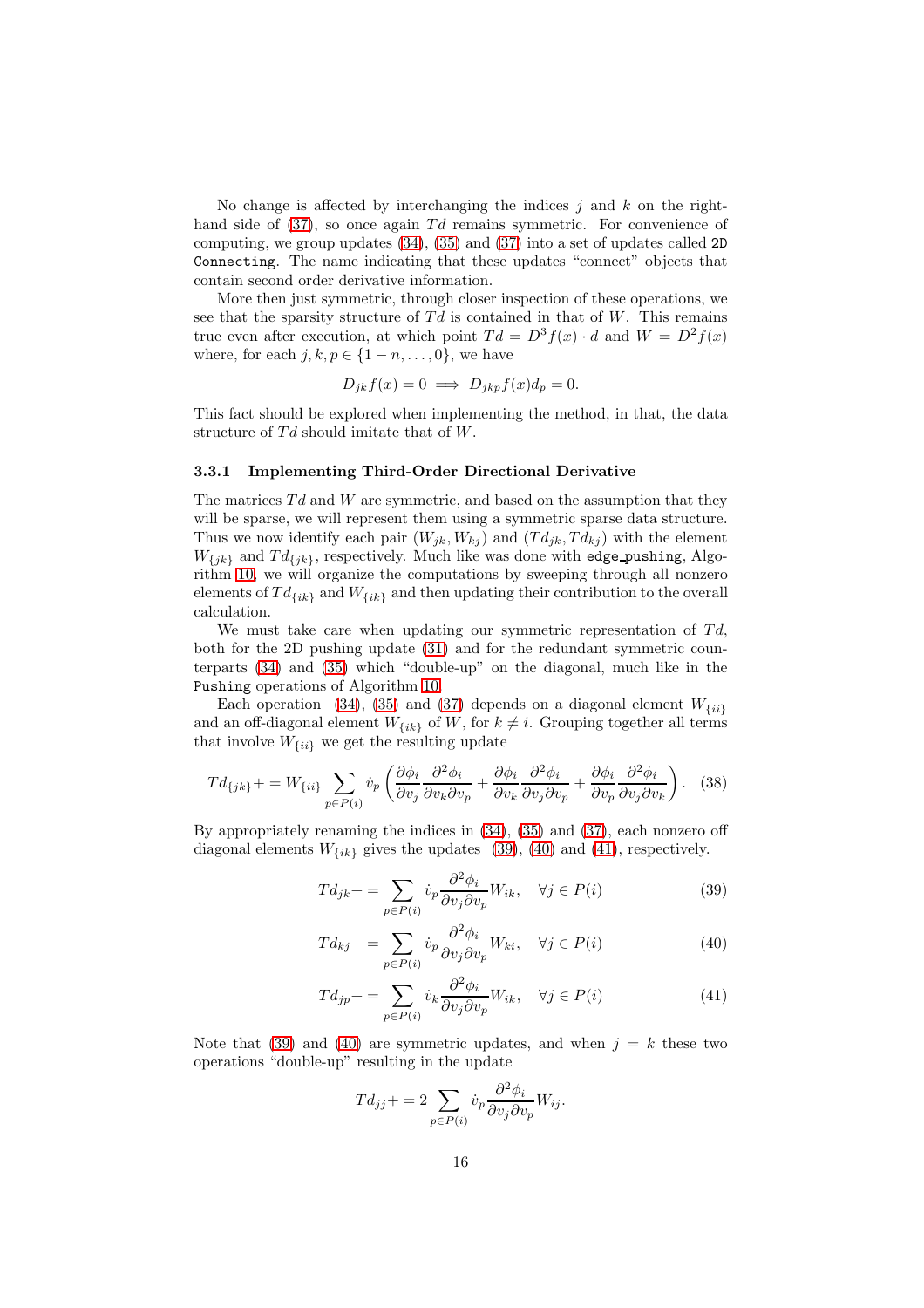Passing to our symmetric notation, we dispense with [\(40\)](#page-15-1) and account for this doubling effect in Algorithm [11.](#page-16-0) Finally we can eliminate redundant symmetric calculations performed in [\(41\)](#page-15-2) by only performing this operation for each pair  ${j, p}$ . All these considerations relating to 2D connecting have been factored into our implementation of the RevHedir Algorithm [11.](#page-16-0)

Performing 3D Creating [\(32\)](#page-14-0) using this symmetric representation is simply a matter of not repeating the obvious symmetric counterpart, but instead, performing these operations on  $Td_{\{jk\}}$  once for each appropriate pair  $\{j,k\}$ , see 3D Creating in to Algorithm [11.](#page-16-0)

<span id="page-16-0"></span>

| Algorithm 11: component-wise form of RevHedir.                                                                                     |
|------------------------------------------------------------------------------------------------------------------------------------|
| <b>Input:</b> Function evaluation 7, $x \in \mathbb{R}^n$ .                                                                        |
| <b>Initialization:</b> $\bar{v}_{1-n} = \cdots = \bar{v}_{\ell-1} = 0$ , $\bar{v}_{\ell} = 1$ , $W_{jk} = 0$ , $Td_{\{jk\}} = 0$ , |
| $j < k \in \{1-n,\ldots,\ell\}$                                                                                                    |
| <b>Calculate</b> first order directional derivative $\dot{v}$ using Algorithm $(9)$                                                |
| for $i = \ell, \ldots, 1$ do                                                                                                       |
| 2D Pushing of $Td$ , see Pushing in Algorithm 10                                                                                   |
| 2D Connecting                                                                                                                      |
| foreach $p \in P(i)$ , $\{j,k\} \subset P(i)$ do                                                                                   |
| $Td_{\{jk\}} + = W_{\{ii\}} \dot{v}_p (D_j \phi_i D_{kp} \phi_i + D_k \phi_i D_{jp} \phi_i + D_p \phi_i D_{jk} \phi_i)$            |
| end                                                                                                                                |
| for each $k < i$ , $W_{\{ik\}} \neq 0$ do                                                                                          |
| foreach $(j, p) \in P(i)^2$ do                                                                                                     |
| if $j = k$ then                                                                                                                    |
| $Td_{\{kk\}} += 2W_{\{ik\}} \dot{v}_p D_{jp} \phi_i$                                                                               |
| end                                                                                                                                |
| if $j \neq k$ then                                                                                                                 |
| $Td_{\{jk\}} += W_{\{ik\}} \dot{v}_p D_{jp} \phi_i$                                                                                |
| end                                                                                                                                |
| if $j \geq p$ then                                                                                                                 |
| $Td_{\{ip\}} += W_{\{ik\}} \dot{v}_k D_{jp} \phi_i$                                                                                |
| end                                                                                                                                |
| end                                                                                                                                |
| end                                                                                                                                |
| 3D Creating                                                                                                                        |
| foreach $p \in P(i)$ , $\{j,k\} \subset P(i)$ do                                                                                   |
| $Td_{\{jk\}} += \overline{v}_i D_{jkp} \phi_i \dot{v}_p$                                                                           |
| end                                                                                                                                |
| Pushing and creating applied to $W$ , see Algorithm 10                                                                             |
| Adjoint Iteration applied to $\bar{v}$ , see Algorithm 8                                                                           |
| end                                                                                                                                |
| <b>Output:</b> $(D^3 f(x) \cdot d)_{jk} = T d_{\{jk\}}, D^2 f(x)_{jk} = W_{\{jk\}}$                                                |
| for each $j \le k \in \{1 - n, , 0\}$ .                                                                                            |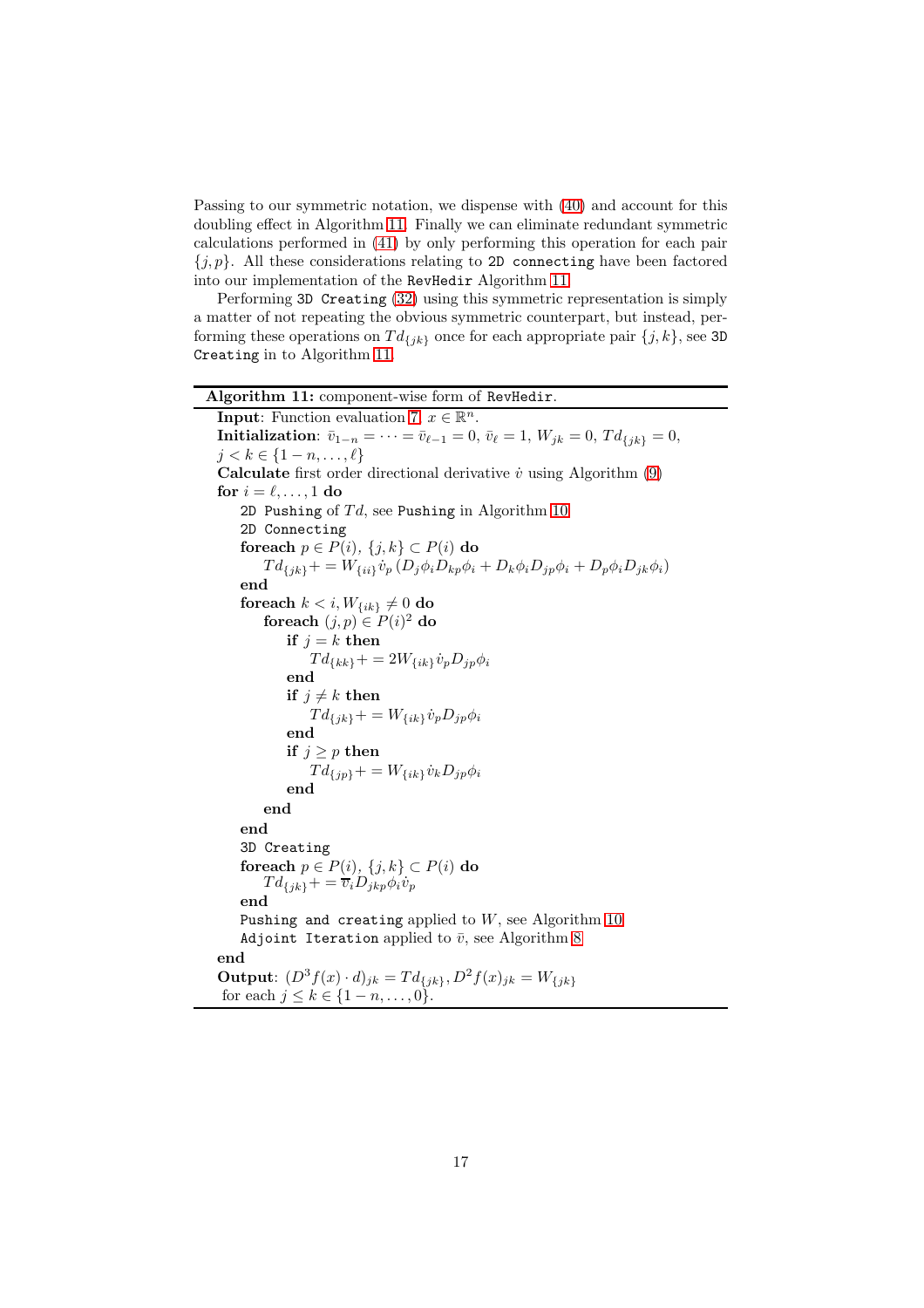### <span id="page-17-0"></span>4 Numerical experiment

We have implemented the RevHedir Algorithm [11](#page-16-0) as an additional driver of ADOL-C, a well established automatic differentiation library coded in C and  $C++$  [\[9\]](#page-20-10). We used version ADOL-C-[2](#page-17-1).4.0, the most recent available  $^2$ . The tests where carried out on a personal laptop with 1.70GHz dual core processors Intel Core i5-3317U, 4GB of RAM, with the Ubuntu 13.0 operating system.

For those interested in replicating our implementation, we used a sparse undirected weighted graph data structure to represent the matrices  $W$  and  $Td$ . The data structure is an array of weighted neighbourhood sets, one for each node, where each neighbourhood set is a dynamic array that resizes when needed. Each neighbourhood set is maintained in order and the method used to insert or increment the weight of an edge is built around a binary search.

We have hand-picked sixteen problems from the CUTE collection [\[2\]](#page-19-4), augm-lagn from [\[15\]](#page-20-11), toiqmerg (Toint Quadratic Merging problem) and chainros trigexp (Chained Rosenbrook function with Trigonometric and exponential constraints) from [\[17\]](#page-20-12) for the experiments. We have also created a function

heavey-band
$$
(x, band) = \sum_{i=1}^{n-band} \sin \left( \sum_{j=1}^{band} x_{i+j} \right).
$$

For our experiments, we tested heavey band $(x, 20)$ . The problems were selected based on the sparsity pattern of  $D^3f(x)$ .d, dimension scalability and sparsity. Our goal was to cover a variety of patterns, to easily change the dimension of the function and work with sparse matrices.

In Table [1,](#page-18-1) the "Pattern" column indicates the type of sparsity pattern: bandwidth<sup>[3](#page-17-2)</sup> of value x (B x), arrow, frame, number of diagonals (D x), or irregular pattern. The "nnz/n" column gives the number of nonzeros in  $D^3 f(x)$ .d over the dimension  $n$ , which serves as a of measure density. For each problem, we applied RevHedir and edge pushing Algorithm [11](#page-16-0) and [10](#page-13-0) to the objective function  $f : \mathbb{R}^n \to \mathbb{R}$ , with  $x_i = i$  and  $d_i = 1$ , for  $i = 1, ..., n$ , and give the runtime of each method for dimension  $n = 10^6$  in Table [1.](#page-18-1) Note that all of these matrices are very sparse, partly due to the "thinning out" caused by the high order differentiation. This probably contributed to the relatively low runtime, for in these tests, the run-times have a 0.75 correlation with the density measure " $nnz/n$ ". This leads us to believe that the actual pattern is not a decisive factor in runtime.

We did not benchmark our results against an alternative algorithm for we could not find a known AD package that is capable of efficiently calculating such directional derivatives for such high dimensions. For small dimensions, we used the tensor eval of ADOL-C to calculate the entire tensor using univariate forward Taylor series propagation[\[12\]](#page-20-7). Then we contract the resulting tensor with the vector d. This was useful to check that our implementation was correct, though it would struggle with dimensions over  $n = 100$ , thus not an appropriate comparison.

A remarkable feature of these tests, is that the time spent by RevHedir to calculate  $D^3 f(x) \cdot d$  was, on average, 108% that of calculating  $D^2 f(x)$ . Thus,

<span id="page-17-1"></span><sup>2</sup>As checked May 28th, 2013

<span id="page-17-2"></span><sup>&</sup>lt;sup>3</sup>The bandwidth of matrix  $M = (m_{ij})$  is the maximum value of  $2|i-j| + 1$  such that  $m_{ij} \neq 0.$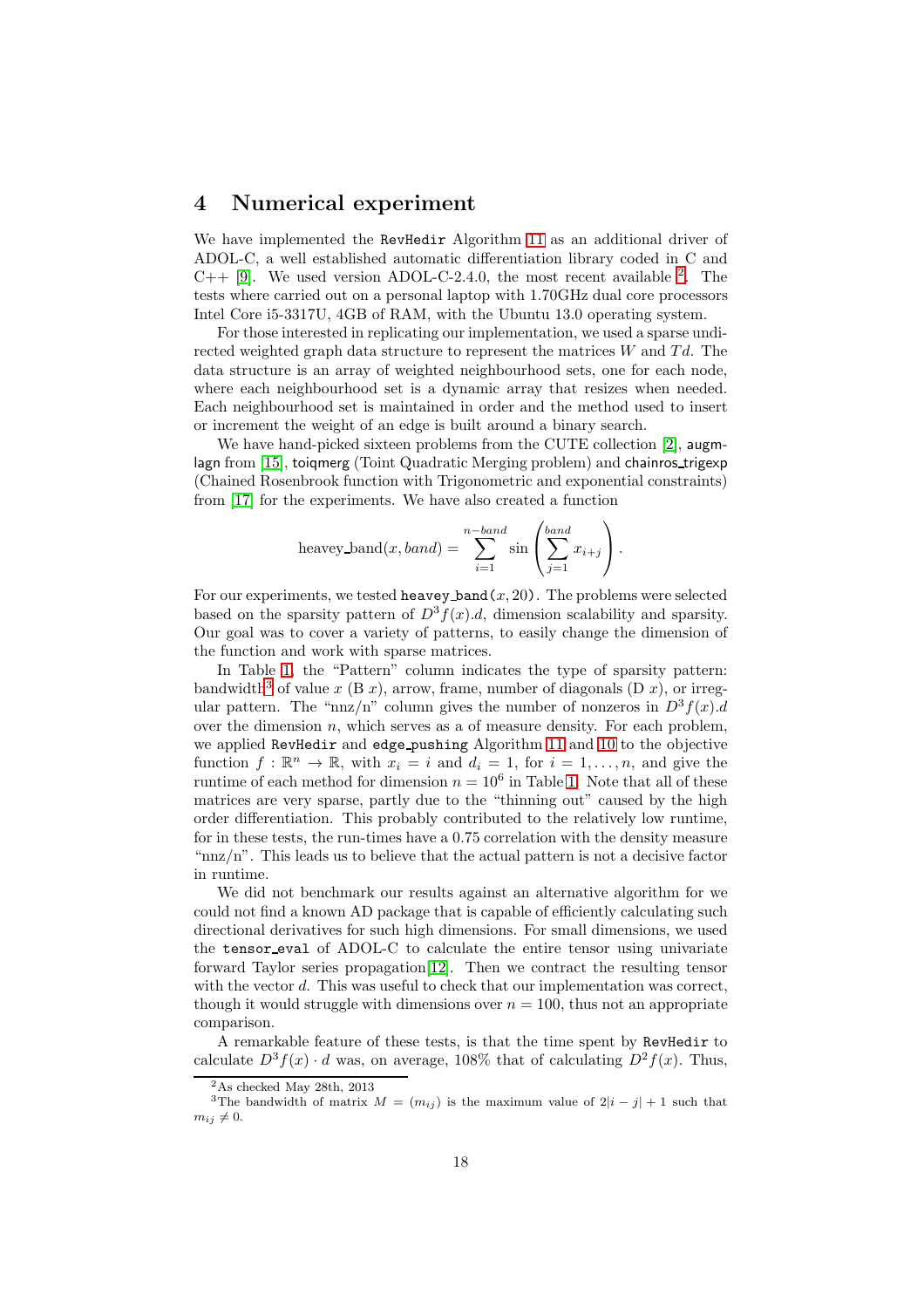| name             | Pattern                      | nnz/n   | edge_pushing | RevHedir |
|------------------|------------------------------|---------|--------------|----------|
| cosine           | B <sub>3</sub>               | 3.0000  | 2.89         | 5.25     |
| bc4              | <b>B</b> 3                   | 3.0000  | 3.93         | 7.87     |
| cragglevy        | В3                           | 2.9981  | 5.41         | 10.6     |
| chainwood        | <b>B</b> 3                   | 1.4999  | 4.04         | 7.22     |
| moreby           | B <sub>3</sub>               | 3.0000  | 4.57         | 9.44     |
| sconldls         | <b>B</b> 3                   | 0.7002  | 3.99         | 8.12     |
| bdexp            | B 5                          | 0.0004  | 2.21         | 3.86     |
| pspdoc           | <b>B</b> 5                   | 4.9999  | 3.05         | 5.97     |
| augmlagn         | $5 \times 5$ diagonal blocks | 4.9998  | 4.15         | 9.28     |
| brybnd           | B 11                         | 12.9996 | 14.19        | 38.79    |
| chainros_trigexp | $B_3 + D_6$                  | 4.4999  | 6.51         | 12.87    |
| toiqmerg         | B 7                          | 6.9998  | 4.33         | 8.89     |
| arwhead          | arrow                        | 3.0000  | 3.63         | 6.78     |
| nondquar         | $arrow + B$ 3                | 4.9999  | 2.9          | 5.61     |
| sinquad          | $frame + diagonal$           | 4.9999  | 5.12         | 10.01    |
| bdqrtic          | $arrow + B 7$                | 8.9998  | 8.98         | 19.62    |
| noncyxu2         | irregular                    | 6.9998  | 4.95         | 9.55     |
| ncvxqp3          | irregular                    | 6.9997  | 2.9          | 6.48     |
| heavey band      | <b>B</b> 39                  | 38.9995 | 20.74        | 61.27    |

<span id="page-18-1"></span>Table 1: Description of problem set together with the execution time in seconds of edge\_push and RevHedir for  $n = 10^6$ .

if the user is prepared to pay the price for calculating the Hessian, he could also gain some third order information for approximately the same cost. The code for these tests can be downloaded from the Edinburgh Research Group in Optimization website: [http://www.maths.ed.ac.uk/ERGO/.](http://www.maths.ed.ac.uk/ERGO/)

## <span id="page-18-0"></span>5 Conclusion

Our contribution boils down to a framework for designing high order reverse methods, and an efficient implementation of the directional derivative of the Hessian called RevHedir. The framework paves the way to obtaining a reverse method for all orders once and for all. Such an achievement could cause a paradigm shift in numerical method design, wherein, instead of increasing the number of steps or the mesh size, increasing the order of local approximations becomes conceivable. We have also shed light on existing AD methods, providing a concise proof of the edge pushing [\[8\]](#page-20-2) and the reverse gradient directional derivative [\[1\]](#page-19-5) algorithms.

The novel algorithms [5](#page-6-0) and [6](#page-8-1) for calculating the third-order derivative and its contraction with a vector, respectively, fulfils what we set out to achieve: they accumulate the desired derivative "as a whole", thus taking advantage of overlapping calculations amongst individual components. This is in contrast with what is currently being used, e.g., univariate Taylor expansions [\[12\]](#page-20-7) and repeated tangent/adjoint operations [\[18\]](#page-20-8). These algorithms can also make use of the symmetry, as illustrated in our implementation of RevHedir Algorithm [11,](#page-16-0) wherein all operations are only carried out on a lower triangular matrix.

We implemented and tested the RevHedir with two noteworthy results. The first is its capacity to solve sparse problems of large dimension of up to a million variables. The second is how the time spent by RevHedir to calculate the directional derivative  $D^3 f(x) \cdot d$  was very similar to that spent by edge-pushing to calculate the Hessian. We believe this is true in general and plan on confirming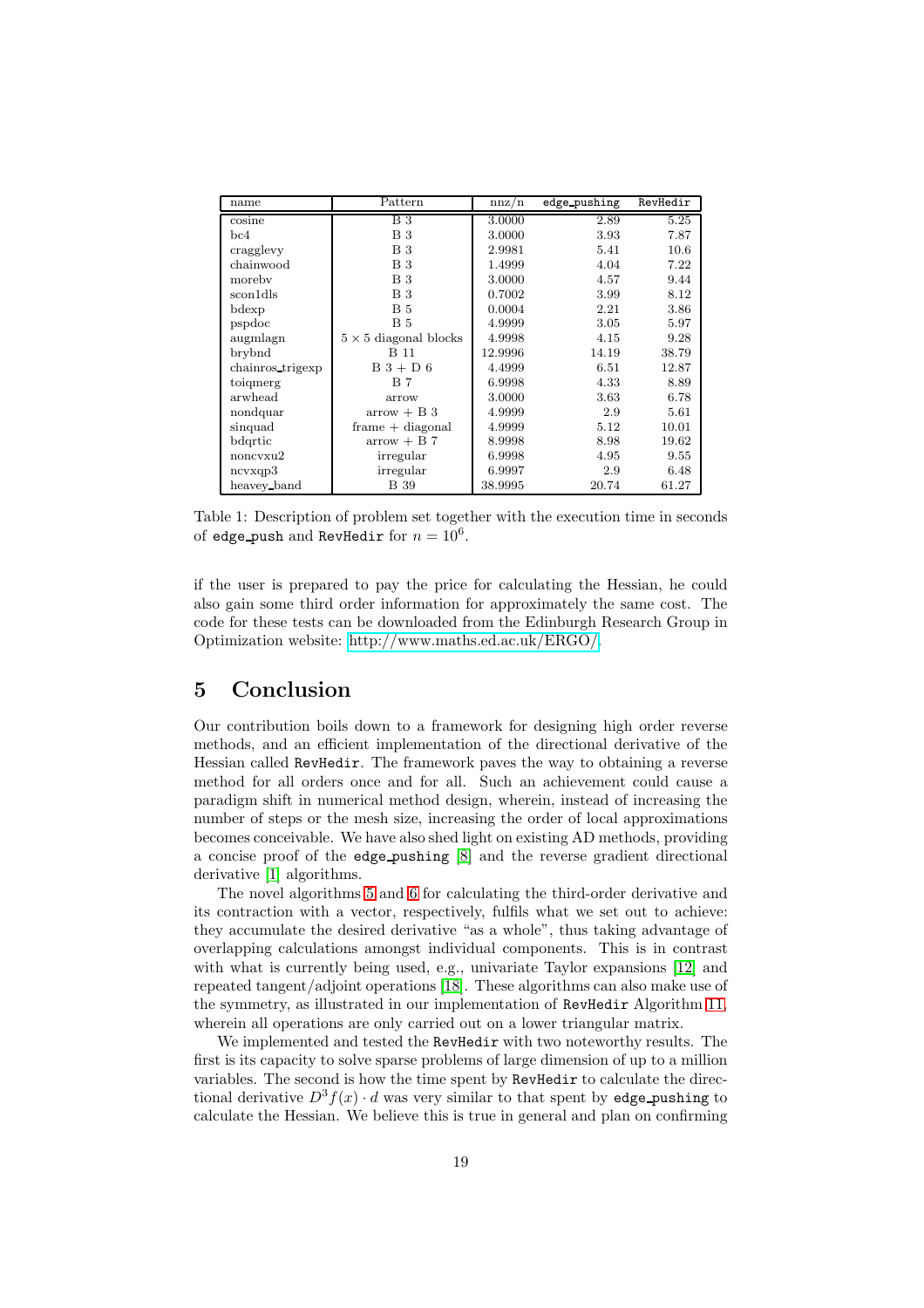this in future work through complexity analysis. Should this be confirmed, it would have an immediate consequence in the context of nonlinear optimization, in that the third-order Halley-Chebyshev methods could be used to solve large dimensional problems with an iteration cost proportional to that of Newton step. In more detail, at each step the Halley-Chebyshev methods require the Hessian matrix and its directional derivative. The descent direction is then calculated by solving the Newton system, and an additional system with the same sparsity pattern as the Newton system. If it is confirmed that solving these systems costs the same, in terms of complexity, then the cost of a Halley-Chebyshev iteration will be proportional to that of a Newton step. Though this comparison only holds if one uses these automatic differentiation procedures to calculate the derivatives in both methods.

The CUTE functions used to test both edge pushing and RevHedir are rather limited, and further tests on real-world problems should be carried out. Also, complexity bounds need to be developed for both algorithms.

A current limitation of reverse AD procedures, such as the ones we have presented, is their issue with memory usage. All floating point values of the intermediate variables must be recorded on a forward sweep and kept for use in the reverse sweep. This can be a very substantial amount of memory, and can be prohibitive for large-scale functions [\[21\]](#page-21-0). As an example, when we used dimensions of  $n = 10^7$ , most of our above test cases exhausted the available memory on the personal laptop used. A possible solution to this, is to allow a trade off between run-time and memory usage by reversing only parts of the procedure at a time. This method is called checkpointing [\[21,](#page-21-0) [20\]](#page-20-13).

### <span id="page-19-5"></span>References

- [1] J. Abate, C. Bischof, L. Roh, and A. Carle, Algorithms and design for a second-order automatic differentiation module, in Proceedings of the 1997 International Symposium on Symbolic and Agebraic Computation, New York, 1997, ACM, pp. 149–155.
- <span id="page-19-4"></span>[2] I. BONGARTZ, A. R. CONN, N. GOULD, AND P. L. TOINT, CUTE: constrained and unconstrained testing environment, ACM Transactions on Mathematical Software, 21 (1995), pp. 123–160.
- <span id="page-19-2"></span>[3] B. Christianson, Automatic Hessians by reverse accumulation, IMA Journal of Numerical Analysis, 12 (1992), pp. 135–150.
- <span id="page-19-1"></span>[4] G. F. CORLISS, A. GRIEWANK, AND P. HENNEBERGER, *High-order stiff* ODE solvers via automatic differentiation and rational prediction, in Lecture Notes in Computer Science, Springer, 1997, pp. 114–125.
- <span id="page-19-3"></span>[5] L. E. Fraenkel, Formulae for high derivatives of composite functions, Mathematical Proceedings of the Cambridge Philosophical Society, 83 (2008), p. 159.
- <span id="page-19-0"></span>[6] A. H. Gebremedhin, F. Manne, and A. Pothen, What color is your Jacobian? Graph coloring for computing derivatives, SIAM Review, 47 (2005), pp. 629–705.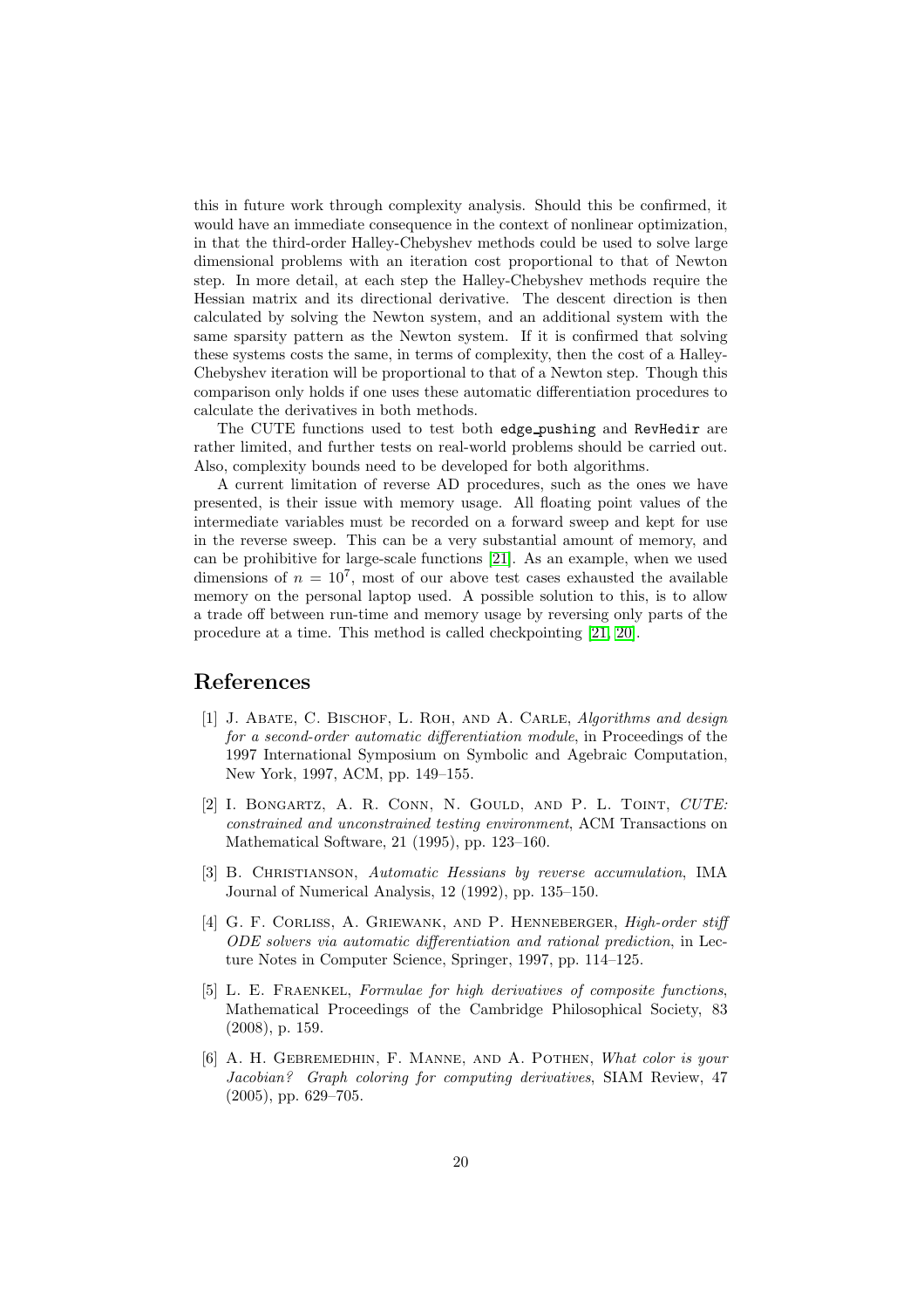- <span id="page-20-3"></span>[7] A. H. Gebremedhin, A. Tarafdar, A. Pothen, and A. Walther, Efficient computation of sparse Hessians using coloring and automatic differentiation, INFORMS Journal on Computing, 21 (2009), pp. 209–223.
- <span id="page-20-2"></span>[8] R. M. GOWER AND M. P. MELLO, A new framework for the computation of Hessians, Optimization Methods and Software, 27 (2012), pp. 251–273.
- <span id="page-20-10"></span>[9] A. GRIEWANK, D. JUEDES, AND J. UTKE, ADOL-C, a package for the automatic differentiation of algorithms written in  $C/C++$ , ACM Transactions on Mathematical Software, 22 (1996), pp. 131–167.
- <span id="page-20-1"></span>[10] A. Griewank and U. Naumann, Accumulating Jacobians as chained sparse matrix products, Mathematical Programming, 95 (2003), pp. 555– 571.
- <span id="page-20-0"></span>[11] A. GRIEWANK AND A. WALTHER, Evaluating derivatives, Society for Industrial and Applied Mathematics (SIAM), Philadelphia, PA, second edi ed., 2008.
- <span id="page-20-7"></span>[12] A. Griewank, A. Walther, and J. Utke, Evaluating higher derivative tensors by forward propagation of univariate Taylor series, Mathematics of Computation, 69 (2000), pp. 1117–1130.
- <span id="page-20-6"></span>[13] J. GUCKENHEIMER AND B. MELOON, Computing periodic orbits and their bifurcations with automatic differentiation, SIAM Journal on Scientific Computing, 22 (2000), pp. 951–985.
- <span id="page-20-4"></span>[14] J. GUTIÉRREZ AND M. HERNÁNDEZ, A family of Chebyshev-Halley type methods in Banach spaces, Bulletin of the Australian Mathematical Society, 55 (1997), p. 113.
- <span id="page-20-11"></span>[15] W. HOCK AND K. SCHITTKOWSKI, Test examples for nonlinear programming codes, Journal of Optimization Theory and Applications, 30 (1980), pp. 127–129.
- <span id="page-20-5"></span>[16] V. Kariwala, Automatic Differentiation-Based Quadrature Method of Moments for Solving Population Balance Equations, AIChE Journal, 58 (2012), pp. 842–854.
- <span id="page-20-12"></span>[17] LADISLAV LUKSAN JAN VLCEK, Test problems for unconstrained optimization, Tech. Report 897, Academy of Sciences of the Czech Republic, 2003.
- <span id="page-20-8"></span>[18] U. NAUMANN, The Art of Differentiating Computer Programs: An Introduction to Algorithmic Differentiation, no. 24 in Software, Environments, and Tools, SIAM, Philadelphia, PA, 2012.
- <span id="page-20-9"></span>[19] R. D. NEIDINGER, An Efficient Method for the Numerical Evaluation of Partial Derivatives of Arbitrary Order, ACM Transactions on Mathematical Software, 18 (1992), pp. 159–173.
- <span id="page-20-13"></span>[20] J. STERNBERG AND A. GRIEWANK, Reduction of Storage Requirement by Checkpointing for Time-Dependent Optimal Control Problems in ODEs, in Automatic Differentiation: Applications, Theory, and Implementations, B. N. M. Bücker, G. Corliss, P. Hovland, U. Naumann, ed., no. 0, Springer, 1 ed., 2006, pp. 99–110.